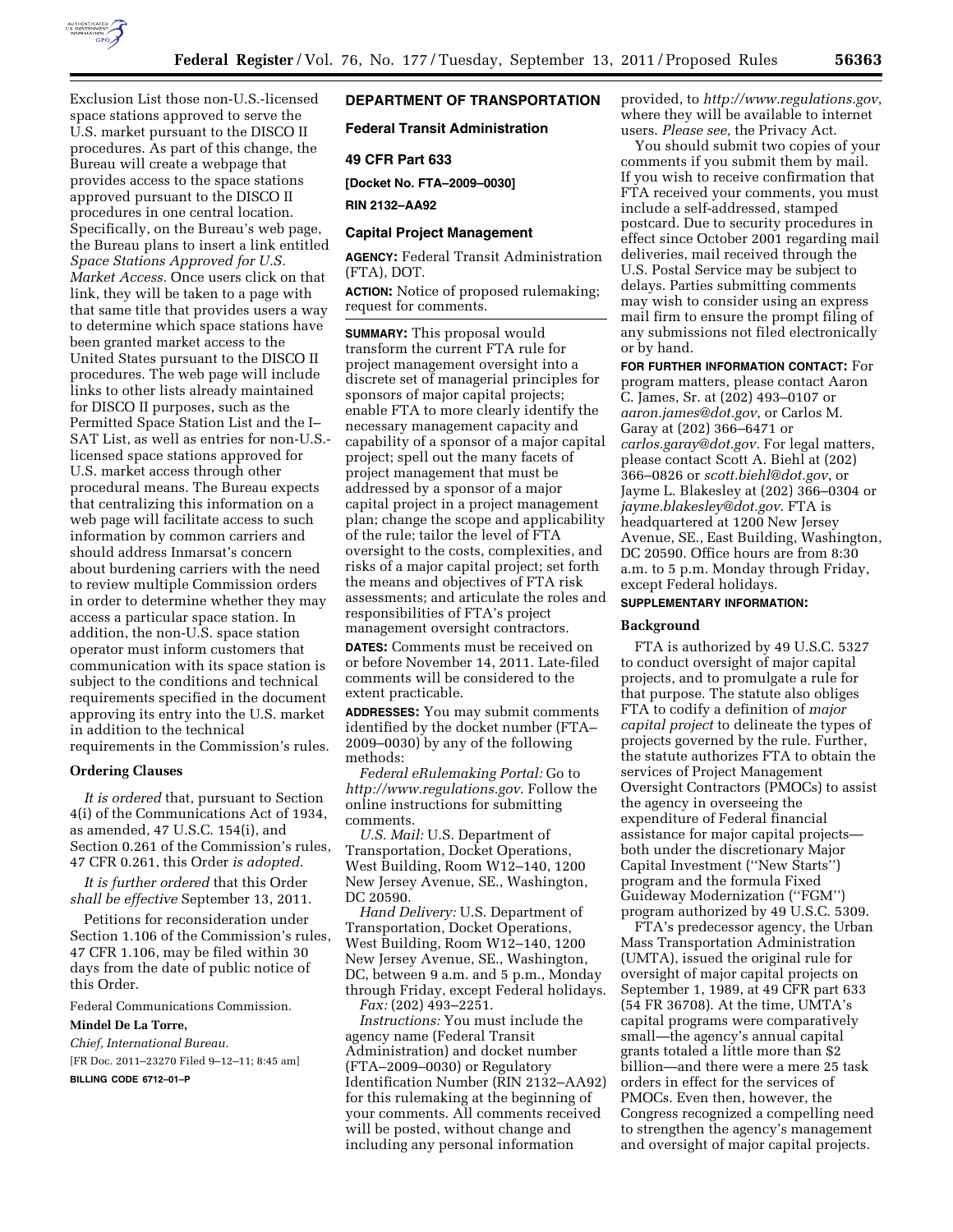Thus, in 1987, the Surface Transportation and Uniform Relocation Assistance Act (STURAA) (Pub. L. 100– 17, Sec. 324, 101 Stat. 132, 235) both directed a rulemaking for oversight of major capital projects and established a ''take down'' of up to one-half of one percent from the annual New Starts and FGM funding levels to finance the retention of PMOC services. Given its relative inexperience in the oversight of major capital projects, and its use of PMOCs for that purpose, UMTA chose to promulgate a limited rule that imposed only a very general requirement that the sponsor of a major capital project develop a project management plan for that project, and a very general framework for the responsibilities of UMTA's PMOCs. That original rule is still in effect.

Today, however, the annual dollar value of the Federal transit capital programs is nearly five times the level authorized under the STURAA in 1987. The number of active PMOC task orders is more than double the number during STURAA. The number of sponsors of New Starts across the United States many of which are new to the transit industry—has increased exponentially. There is a compelling need for stronger management of fixed guideway modernization projects to help restore rail transit infrastructure to a state of good repair. FTA is participating in a larger number of ''mega projects'' projects costing one billion dollars or more—which entail significant oversight challenges to the agency as the steward of Federal tax dollars. Moreover, FTA has become much more knowledgeable about the risks inherent in major capital projects, having conducted its own risk assessments since 2005, having studied the reasons for cost and schedule changes on a good many major capital projects, and having witnessed project sponsors' lack of management capacity and capability, and appropriate project controls, as discussed below.

The rule that FTA is proposing today follows the Advance Notice of Proposed Rulemaking (ANPRM) the agency published on September 10, 2009, at 74 FR 46515–21. This proposed rule would transform the current, narrow rule for project management oversight to a discrete set of managerial principles for sponsors of major capital projects; enable FTA to more clearly identify the necessary management capacity and capability of a sponsor of a major capital project; spell out the many facets of project management that must be addressed in a Project Management Plan; change the applicability of the rule from one based primarily on total

project costs to one based primarily on the amount of Federal financial assistance for a project; tailor the level of FTA oversight to the costs, complexities, and risks of a major capital project; set forth the means and objectives of FTA risk assessments; and more clearly articulate the roles and responsibilities of PMOCs. What follows is a discussion of the comments on the ANPRM, FTA's responses to those comments, and a section-by-section description of the proposed rule and what FTA expects to accomplish through each section.

## **Comments Received on the ANPRM and FTA Responses**

FTA received comments from twentyone (21) entities, including seventeen (17) transit agencies, one (1) project management oversight contractor, and three (3) private not-for-profit organizations. FTA will address the comments in groups, by subject matter.

## *Shift from 'Project Oversight Only' to 'Project Management and Oversight'.*

*Comments:* In FTA's proposal to shift the focus of its Project Management Oversight (PMO) rule from ''project oversight only'' to ''project management and oversight,'' many commenters stated that project management is not an appropriate Federal role. They stated that the shift would require more resources for FTA and that the overlay of the FTA project management processes may complicate project delivery and costs. Commenters also asserted that experienced sponsors already use the project management strategies proposed in the ANPRM. One commenter questioned whether FTA has the data and authority to support extending these requirements beyond inexperienced sponsors. Another commenter countered with the view that some sponsors have long shown problems with management capability and project controls and that even those that develop good Project Management Plans (PMPs) often fail to follow those plans. One commenter questioned whether the statute allows FTA to specify project management requirements.

*FTA Response:* FTA has no role whatsoever in a sponsor's hands-on management of a project. Rather, the FTA role is to oversee the *effectiveness*  of a sponsor's project management. As the steward of the Federal funds that help finance these major capital projects, FTA is obliged to protect the taxpayer. The regulations FTA is proposing today are designed to ensure that sponsors of major capital projects possess resources and attributes

necessary to successfully manage their major capital projects; that FTA has the means necessary to oversee the Federal investment in those projects; and that there are clear expectations of the PMOCs. Over the past several years, FTA has observed a number of characteristics of successful project management and is using this rule to establish them as minimum expectations for sponsors of major capital projects. Also, FTA has ample data to support the need for this rule. The types of problems the rule is meant to address are described in detail, below.

The plain text of 49 U.S.C. 5327(e) authorizes FTA to conduct oversight of major capital projects, and to promulgate regulations for that purpose. Further, the statute obliges FTA to codify a definition of ''major capital project,'' and 49 U.S.C. 5327(c) enables FTA to obtain the services of Project Management Oversight Contractors (PMOCs) to assist the agency in overseeing the expenditure of Federal financial assistance for major capital projects—both under the discretionary Major Capital Investment (''New Starts'') program and the formula Fixed Guideway Modernization (''FGM'') program authorized by 49 U.S.C. 5309.

Clearly, in authorizing FTA to approve or disapprove Project Management Plans, per 49 U.S.C. 5327(a) and (b), the Congress expects FTA to make judgments about the merits of those plans. Congress does not expect FTA to approve or disapprove plans arbitrarily or to reduce the qualitative assessment of Project Management Plans to mere checklists. In this proposed rule, FTA is making explicit and transparent the criteria by which FTA will determine whether a Project Management Plan merits approval. FTA expects this proposed rule to assist sponsors in developing and executing Project Management Plans of high quality. To the extent that some sponsors already use the project management strategies FTA looks for, the proposed rule will not be burdensome for them; indeed, their current practices attest to the validity of the proposed regulations.

## *Fixed Guideway Capital Projects Versus Major Capital Projects*

*Comments:* In the ANPRM, FTA proposed to apply this rule to two categories of projects—fixed guideway capital projects and major capital projects—with greater oversight being applied to major capital projects. Many commenters perceived this as an attempt by FTA to extend the reach of its oversight and to take more control of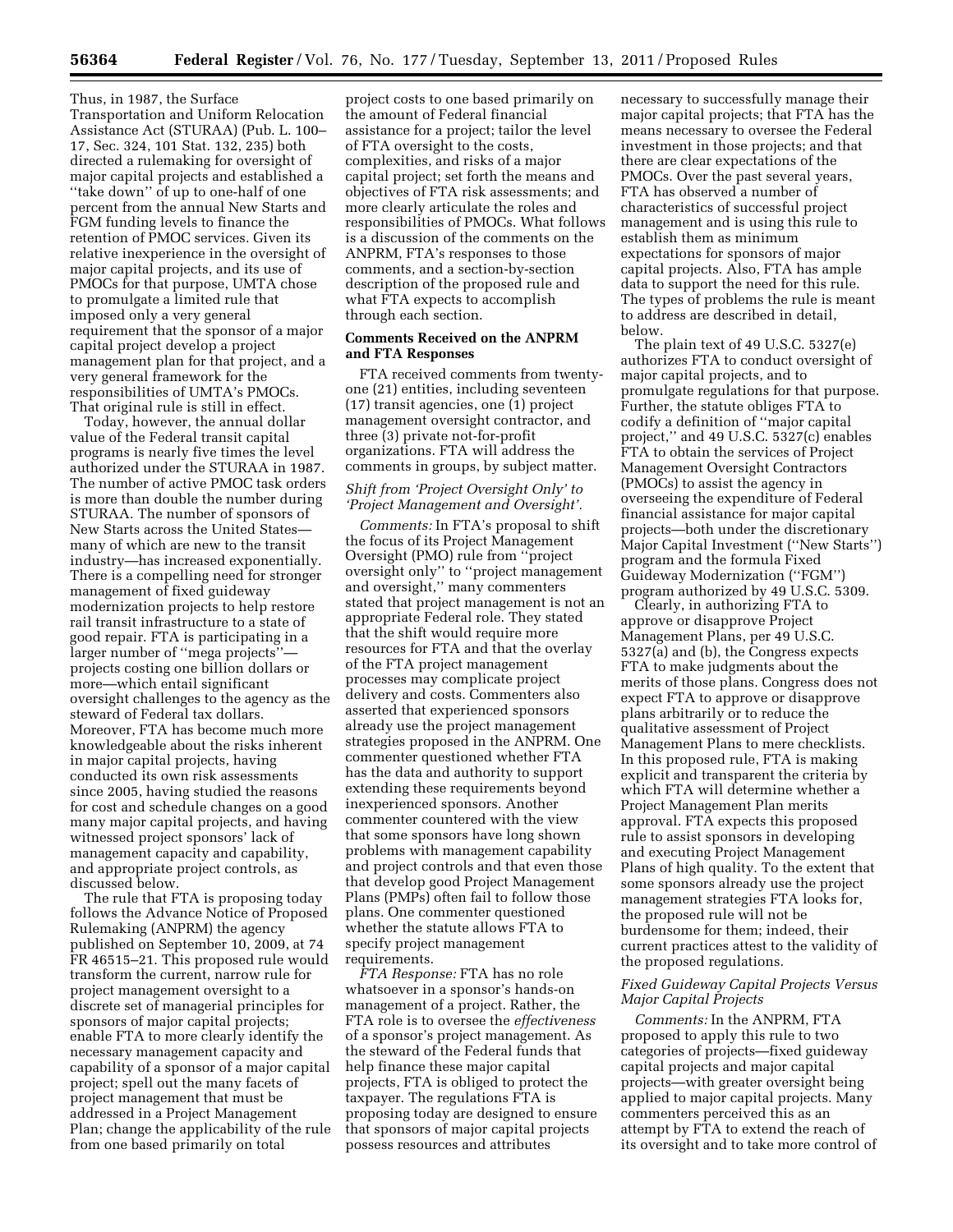local project management processes, leading to increased project costs and delays. Some questioned whether the statute allows FTA to specify project management requirements for nonmajor capital projects. Others suggested that FTA grandfather any project, already underway, which did not meet the definition of a major capital project, such that it would be exempt from the regulations. One commenter said no distinction should be made between types of projects or past experience of a project sponsor; rather, sound project management practices are good for all projects and all project sponsors.

*FTA Response:* These proposed regulations will apply only to projects designated as ''major capital projects'' under the proposed definition. Therefore, the proposed rule will not apply to fixed guideway capital projects unless they fall within the definition of major capital projects. Nonetheless, the project management principles identified by this NPRM reflect good practices that are germane to all capital projects, large and small; therefore, FTA encourages all FTA grant recipients to follow these principles in managing their capital projects.

**Note:** The current regulation at 49 CFR part 633 uses the term ''recipient'' to connote a recipient of FTA grant funds for a major capital project. In this preamble FTA is using a broader term, ''sponsor,'' to encompass not only grant recipients but those project sponsors that seek or intend to seek FTA grant funds but have yet to receive any FTA grant funds. Moreover, the *de facto* sponsor of a major capital project and the recipient of an FTA grant for a project are not always one and the same. Nonetheless, it is only a ''recipient'' which enters into a grant agreement with FTA, thus, the text of the proposed rule uses the term ''recipient.'' As a practical matter, the terms are interchangeable.

The proposed regulations, together with other steps FTA is taking, are intended to reduce or eliminate delays in project development that have occurred in connection with some aspects of project risk assessments. From FTA's vantage, the most serious delays are attributable to sponsors' lack of understanding of the risk assessment process, incomplete submittals, or poor quality submittals. The proposed regulations, technical assistance provided at FTA's Annual New Starts Engineering Workshop, and a new guidance document called *A Grantee's Guide to FTA's Risk Assessment Process,* which FTA plans to issue in the near future, will provide every project sponsor with opportunities to thoroughly understand FTA's risk assessment process and better prepare to participate in the process. Moreover,

FTA expects the risk assessments to occur concurrently with a sponsor's project development, thus, they should not lengthen the schedule or delay the Federal financing for a major capital project.

It is FTA's tentative view that the project management rule should not allow for a project to be grandfathered from the rule. FTA has every confidence, however, that the promulgation of a final rule will not impede either a New Starts or Fixed Guideway Modernization project already underway when the rule is promulgated.

Readers may be interested in a September 2010 report on FTA's project management oversight program by the United States Government Accountability Office (GAO), which examines the benefits of FTA's approach to project management oversight, challenges FTA faces in conducting that oversight, and FTA's use of both PMOCs and Financial Management Oversight Contractors to help the agency meet its oversight responsibilities. *GAO–10–909, Public Transportation, ''Use of Contractors is Generally Enhancing Transit Project Oversight, and FTA is Taking Actions to Address Some Stakeholder Concerns.''*  Among other matters, the GAO report notes recent PMOC contributions to ensuring that PMPs are accurate, and complete; also, that the PMOCs' participation in risk assessments has helped identify risks that threatened the budgets of major capital projects.

#### *Major Capital Project (Definition)*

*Comments:* FTA presented three categories of major capital projects in the ANPRM, essentially: (1) New Starts projects; (2) Fixed Guideway Modernization projects costing \$100 million or more; and (3) projects designated as major capital projects at the discretion of the Administrator. FTA also presented an expanded list of circumstances under which the Administrator could designate a project a ''major capital project.'' Many commenters disagreed with the precepts by which the Administrator might deem a capital project ''major.'' Some objected that the proposed criteria are ambiguous and subjective, giving FTA too much latitude to designate projects as ''major.'' Conversely, one commenter suggested that FTA omit the dollar threshold and use only the proposed criteria to which others objected. Some commenters objected to the use of any fixed dollar threshold. One commenter also suggested that FTA should focus this proposed rule on projects that expand a sponsor's fixed guideway

system. Commenters further recommended that FTA use a risk-based approach to defining a major capital project; escalate the \$100 million cost threshold for identifying a major capital project; and base FTA's level of oversight on the proportion Federal funding bears to the total project costs. Another commenter recommended that the project management regime discussed in the ANPRM should be extended to all capital projects, regardless of size or complexity.

*FTA Response:* FTA considered all of these recommendations. Today, the agency is proposing that a ''major capital project'' be defined as a project that meets either of two conditions:

(i) Any capital project for which the sponsor seeks \$100 million or more in Federal financial assistance under either the Major Capital Investment or Fixed Guideway Modernization programs authorized by 49 U.S.C. 5309. (Note that in the current rule, the threshold is \$100 million in total project cost.)

(ii) Any capital project the Administrator finds would benefit from the FTA project management program, given the size or complexity of the project, the uniqueness of the technology, the previous project management experience of the sponsor, or any other risks inherent in the project. (Note: This definition does not include routine acquisition, maintenance, or rehabilitation of rolling stock as specified both in statute and in the current rule.)

#### *Technical Capacity and Capability*

*Comments:* FTA stated in the ANPRM its minimum expectations for a sponsor to demonstrate technical capacity and capability. Commenters strongly supported the idea that sponsors must have ''core competencies.'' Several commenters suggested that a requirement for demonstrating technical capacity and capability through a PMP should not apply to Fixed Guideway Modernization projects, however. Some suggested that FTA consider a sponsor's experience and size, among other things, in determining the level of oversight of technical capacity and capability required for a major capital project. Others argued that the submittal of a staffing plan to FTA or simply selfcertification of technical capacity should suffice.

*FTA Response:* In rule proposed today, FTA would explicitly require a sponsor to demonstrate that it possesses the management capacity and capability to successfully implement its proposed project. It must be emphasized, the proposed requirement for *management capacity and capability* is broader than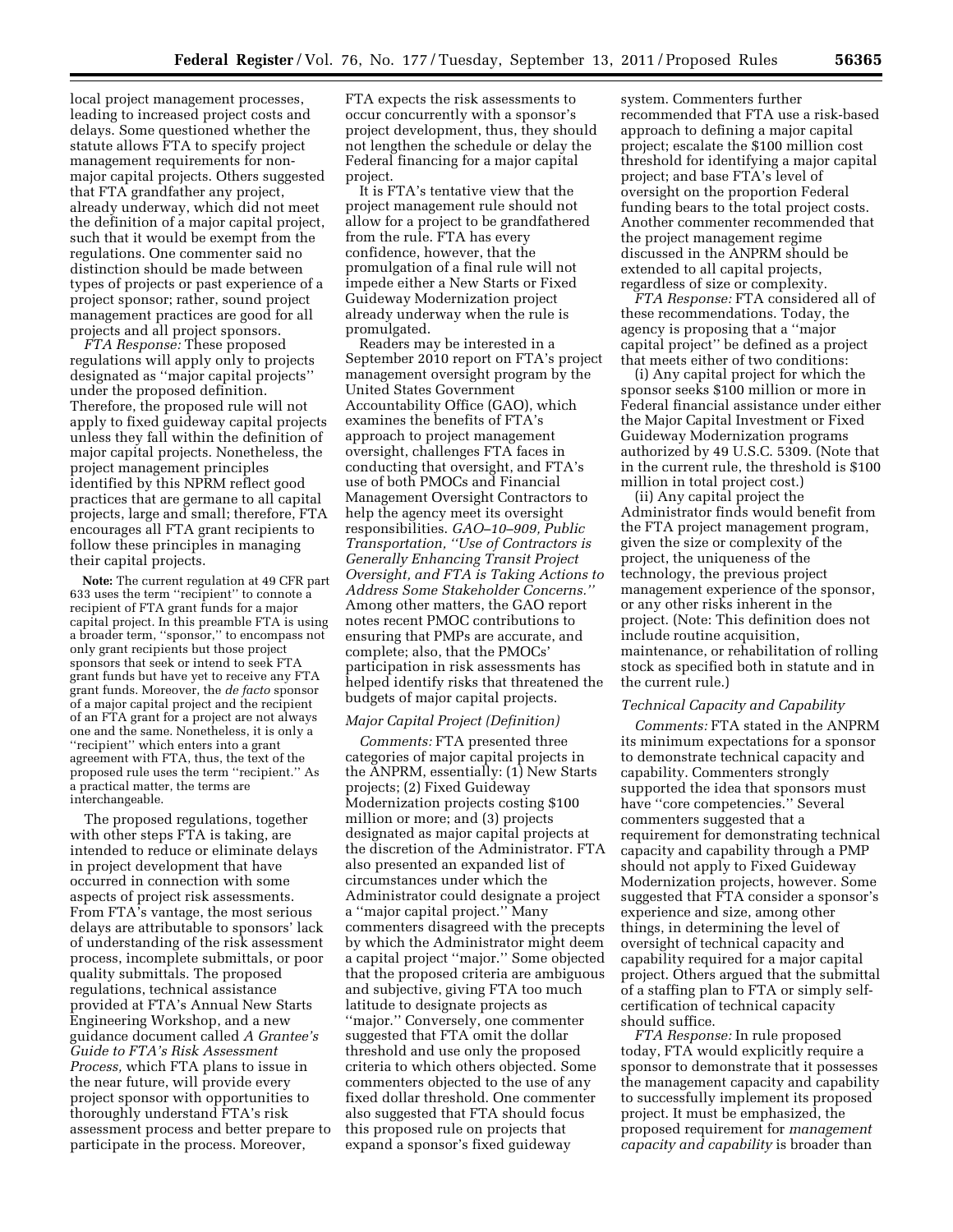the requirement that a recipient possess the *technical* capacity and capability necessary to carry out the scope of work under an FTA grant, which applies to any type of grant under the Federal Transit programs authorized by 49 USC Chapter 53.

Moreover, the argument that selfcertification and FTA's ordinary progress reviews would suffice as evidence of a sponsor's *technical*  capacity and capability inappropriately discounts the seriousness and consequences of the schedule delays and cost overruns that have occurred on past projects for which grant recipients self-certified. Experience has shown that those practices do not provide sufficient protection for the Federal funds invested in major capital projects. Certainly, FTA acknowledges that there are opportunities to tailor, and in some cases streamline, its oversight process to the size and complexity of a major capital project, as well as to a sponsor's past performance. However, as with any financial investment, a sponsor's past performance is not a guarantee of future results. The persons, processes, or even the organizational elements responsible for past successes may be gone. Moreover, as one commenter noted, a sponsor may possess the requisite expertise, but may not assign the individuals having it to the major capital project in question or may spread those individuals too thinly over too many projects. Likewise, a sponsor's successful experience with one particular approach to project development does not guarantee success under a different development approach. If a sponsor still has the capabilities and resources responsible for past success on a similar project and will devote them to the major capital project in question, FTA's review will be faster and easier. Before awarding Federal funding for the development of a major capital project, however, FTA must determine that the sponsor has sufficient capacity and capability to manage the scope of work for a Fixed Guideway Modernization or the appropriate phase of a New Starts project. While all organizations possess some degree of management capacity and capability, a given organization may need to enhance its management capacity and capability to meet the thresholds for a major capital project, given the constraints and risks of that particular project.

### *Project Management Plan (PMP)*

*Comments:* In the ANPRM, FTA suggested that a sponsor be required to submit a formal and documented Project Management Plan (PMP) setting forth its

policies, practices, and procedures; to secure FTA's approval, the PMP would have to explain in sufficient detail the sponsor's plan for developing and implementing the project, including the monitoring that will take place to ensure that each major phase or stage in the project development process will be duly executed.

Several of the commenters suggested that a PMP be scaled based on project size and type. One commenter liked the idea of an integrated PMP that is modular, but believed it necessary for major capital projects, only. Some thought PMPs unnecessary for *state of good repair* projects regardless of size or complexity. Some commenters requested that FTA provide better guidelines for the development of PMPs. Others stated that the current rule does not and need not allude to sub plans under the PMPs. Another commenter strongly supported FTA's proposed emphasis on the PMP, while recommending that all sub plans be consolidated, the process be simplified, and FTA should act to ensure that a sponsor adheres to its PMP.

*FTA Response:* The proposed rule provides that PMPs will be required only for major capital projects as defined in this rule. Furthermore, PMPs will be scaled, based on project size and complexity. It is clear, however, that PMPs are effective management tools for any capital project. A PMP should provide for a series of project-specific performance measures that a sponsor can report against. This NPRM specifies a set of core contents for PMPs plus other requirements that are projectspecific. Sub Plans are defined in the proposed rule to mean a document either within or related to a Project Management Plan which addresses a specific discipline or managerial practice for the purposes of planning and managing a major capital project.

### *Project Implementation Checklist*

*Comments:* In the ANPRM, FTA noted the agency has developed checklists that sponsors of New Starts projects can use as quick reference guides to evaluate and monitor their readiness to be approved into the next phase of the New Starts project development process. FTA proposed to create new checklists for all major capital projects as guides to project implementation. Many commenters disagreed that checklists are helpful and suggested, instead, that FTA formulate standard formats and data requirements to be filled out by transit agencies sponsoring major capital projects. These commenters also stated that the readiness evaluation process slows sponsors' receipt of

Federal funds, and noted that only New Starts and Small Starts have a structured series of FTA approvals specified in law. Conversely, another commenter thought consolidation and simplification of the checklist would be very helpful. One commenter thought checklists are useful for high-risk projects, and that the checklists should be as demanding as possible but sufficiently flexible to prevent a project from stalling over an unnecessary detail.

*FTA Response:* This proposed rule limits application of the readiness evaluation criteria to enter a subsequent phase in project development to New Starts and Small Starts projects. FTA intends is to work with New Starts and Small Starts sponsors early in project development to make the readiness evaluation criteria very clear to the sponsors, and to speed up the approval process.

#### *Reporting*

*Comments:* In the ANPRM, FTA proposed specific reporting requirements for sponsors of Federal funding for major capital projects, including, but not limited to, value engineering reports, safety and security management reports, monthly progress reports, and cost updates for FTA's cost databases. Some commenters requested clarification of these proposed requirements, and some suggested that FTA's TEAM grants management system be used for reporting. Another commenter thought that TEAM would not be optimal because milestones and details should be more integrated with the existing system of periodic reports and go deeper into detail than the level of reporting in TEAM.

*FTA Response:* This proposed rule clarifies the content of a PMP and its specific Sub-Plans for addressing critical aspects of project implementation. The NPRM further specifies monthly reporting requirements. In the near future, FTA will issue an update of its Project and Construction Management Guidelines, as well as its project management oversight procedures, which contain information on most of the requirements pertaining to oversight and project management.

### *Consideration of Past Performance*

*Comments:* In the ANPRM, FTA raised the possibility of relaxing requirements for sponsors who have successfully completed other major capital projects within the past seven to ten years. To illustrate, if a sponsor could demonstrate that it has retained its most critical resources, such as the project manager; that the sponsor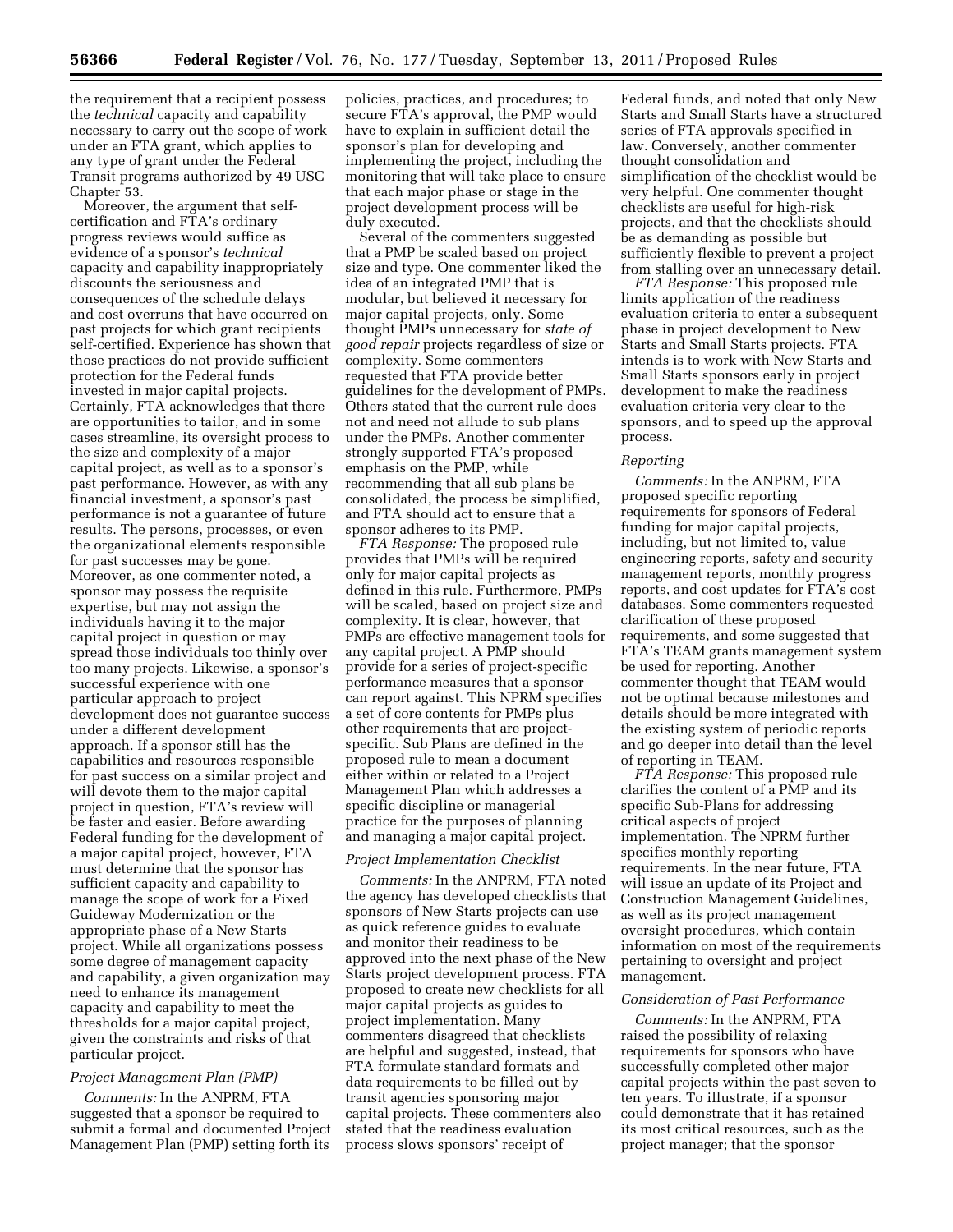organization's business processes and procedures have not been significantly altered; and that the project involves the same or similar technology, FTA could relax the requirements accordingly. The majority of commenters agreed with this approach and also suggested that the risk of the project be considered in determining the level of FTA oversight. A handful of commenters expressed a concern that this approach may not be consistently applied across projects and FTA Regional Offices, and that past performance does not guarantee future success. One commenter opposed the proposed approach, arguing that practices seven to ten years old are obsolete, and that all recipients should be held accountable to a consistent set of standards.

*FTA Response:* The proposed rule would make project risk one of the factors considered in determining the level of oversight required of a project. FTA will make every effort to ensure that the criteria to assess past performance are fair and consistent. Past performance will include making sure that previously implemented projects and any new project are similar in nature and that key personnel and practices are still available to manage the new project. FTA will consider, specifically, the level of complexity of the project, the amount of Federal financial assistance the sponsor seeks for the project, and the sponsor's past performance in managing its major capital projects.

## *Oversight of Major Capital Projects*

*Comments:* In the ANPRM, FTA stated that the need for oversight has increased even faster than the available Federal funding because the growth in FTA's programs has generated both higher demand and more complex projects. Some commenters expressed concern that an expansion of the FTA oversight role would be inconsistent with FTA's intention to streamline project development under the New Starts program. Some expressed concern whether enhanced oversight would strain FTA's scarce resources. Some suggested that FTA's level of oversight should be based on the proportion of Federal investment, project complexity, or technical expertise of the project sponsor. Some commenters also said they would welcome early PMOC involvement in major capital projects, but noted that some of the PMOCs are not very experienced, and there remains a lack of consistency in the PMOC process. Also, some commenters asserted that FTA oversight activities are too detailed, and duplicative, in some cases, if one considers triennial

reviews, annual and biennial certifications, and other FTA program reviews.

*FTA response:* FTA works continually to improve its oversight processes. Expanding FTA oversight in the ways FTA proposes need not slow the development of major capital projects or compromise efficiency, nor is it inconsistent with FTA's goal of streamlining the New Starts process. As mentioned above, a recent report by the GAO identifies a number of actions FTA has taken to improve its project and financial management oversight of New Starts projects. Both the GAO and the U.S. Department of Transportation's Office of Inspector General have identified challenges FTA faces in providing effective oversight of particularly large and complex major capital projects. Furthermore, FTA has initiated a top-to-bottom review of its oversight policies, procedures, and management practices to further improve its oversight programs. This includes, specifically, enhancing FTA's risk-informed PMO program to ensure robust oversight and monitoring of complex capital projects requiring a significant amount of Federal funding or having inexperienced project sponsors, while at the same time seeking opportunities to streamline the oversight of less costly projects being undertaken by experienced sponsors, and making all oversight more efficient and consistent. FTA has already started working with sponsors to ensure early involvement and will assign PMOCs to match the project complexity and its challenges. Also, FTA emphasizes that the definition of major capital projects in this proposed rule would be based principally on the amount of Federal funding a sponsor seeks for its project.

## *Risk-Informed Project Management Oversight Approach*

*Comments:* In the ANPRM, FTA observed that, over the past several years, the agency has increased its use of risk assessments, risk-informed management, and risk mitigation strategies to ensure that major capital projects are constructed on time and within budget, while delivering the promised project benefits. FTA relies on a portfolio of risk management tools to prevent project costs from escalating. In general, the comments on the ANPRM suggested that risk assessment should be more in the form of technical assistance designed to enable project sponsors to take greater ''ownership'' of the process. Some commenters argue that risk reviews should be relaxed for those project sponsors capable of performing their own assessments. Others believed

that PMPs should be developed much earlier in the life of a project, and that risk assessments preceding preliminary engineering on New Starts projects should concentrate on identifying potential risks for that type of project, developing possible mitigation strategies, and determining key project milestones. One commenter urged that FTA not overemphasize risk to the exclusion of other relevant project management and oversight criteria.

*FTA response:* FTA does not see technical assistance as a sufficient substitute for the risk assessment and risk management approach set forth in this proposed rule. Obviously, it is desirable for the agency to provide some form of technical assistance in conjunction with risk assessments and risk reviews. This may take the form of suggestions or recommendations for ways to overcome deficiencies disclosed by an assessment or review. FTA already does this as resources and time permit. Certainly, FTA agrees that a PMP early in the life of a project would be useful to local management of the project development process. FTA also agrees with the suggested scope of risk assessments preceding preliminary engineering on New Starts projects, which is consistent with current practice in the New Starts program. Indeed, over the past several years, FTA has gained a great deal of experience in risk assessment, such that the agency is better able to perform a risk assessment at a level commensurate with the nature and characteristics of a major capital project. This experience now provides the means for explicit project execution planning, tools for risk mitigation and management, and allocation of costs and schedule contingencies, as appropriate. FTA's basic methodology for conducting risk assessments, whether done by FTA or the project sponsor, is set forth in the Appendix to the proposed rule.

#### *Procurement of PMOC Services*

*Comment:* One commenter argued that FTA should use only a qualification-based selection process for obtaining PMOC services.

*FTA response:* The procurement methods FTA uses to retain services from PMOCs are outside the scope of this rulemaking.

### **Structure of the Proposed Rule**

FTA is proposing a significant revision and restructuring of the rule at 49 CFR Part 633. Under the proposed rule, there would be three subparts and a single appendix. Subpart A (''General Provisions'') would address the purpose of the rule, the definitions of certain terms, the applicability of the rule, and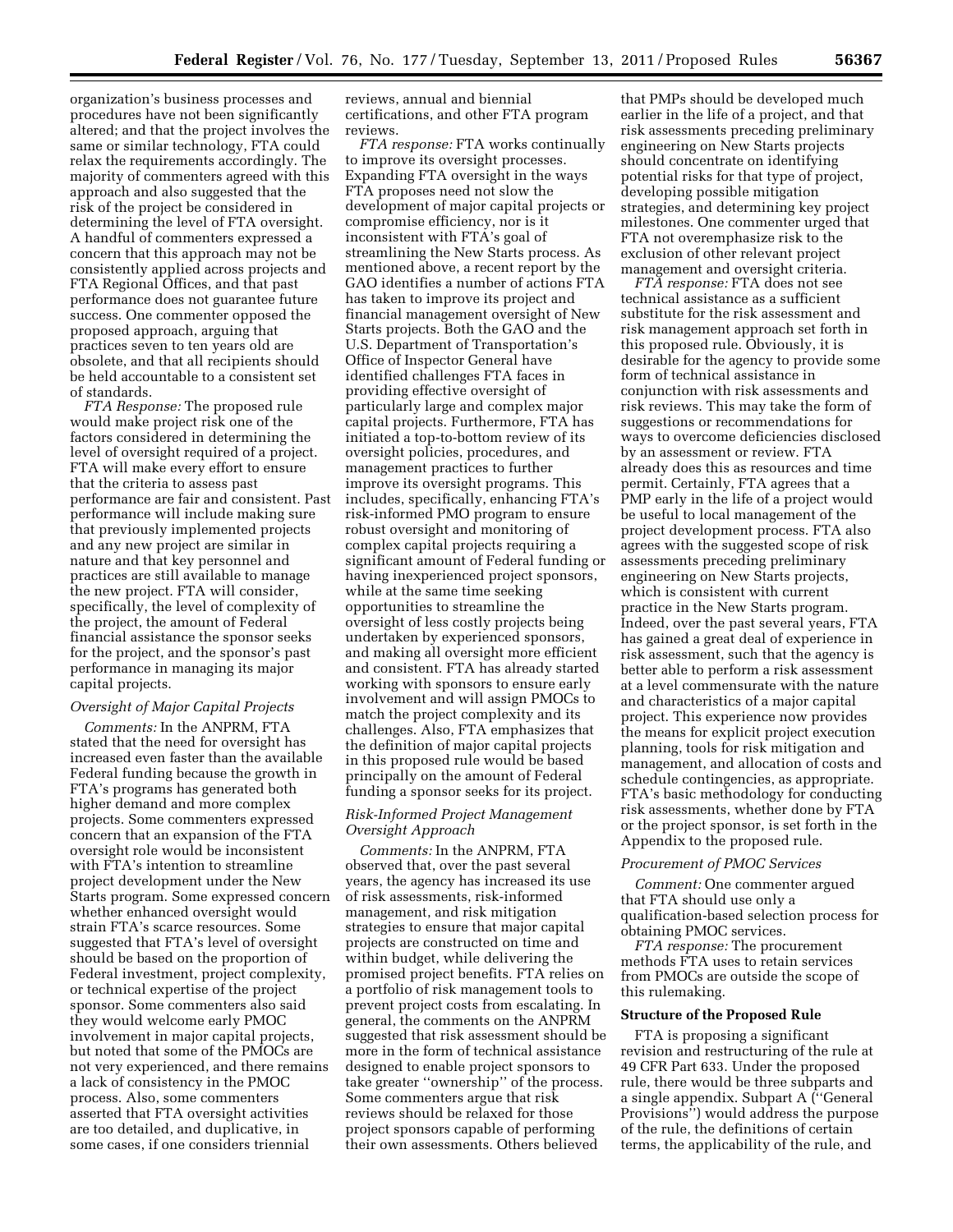FTA's rights of access to information. Subpart B (''Recipients' Responsibilities for Project Management'') would set a number of fundamental requirements for establishing a sponsor's management capacity and capability; specify the subjects that must be addressed in a sponsor's Project Management Plan; establish special requirements for certain projects based on cost, complexity, or risk; and spell out a sponsor's obligations to carry out all the particulars of its project management plan, report current data on budget and schedule, and meet with FTA and FTA's PMOCs on a quarterly basis. Subpart C (''FTA Project Management Oversight'') would present the principles of FTA project management oversight, describe the various uses of PMOC services, delineate the roles and responsibilities of PMOCs, address FTA's requirement for risk assessments, and specify the circumstances in which FTA may increase its oversight of a major capital project, based on the cost, complexity, or risks of that project. Additionally, in an Appendix to this proposed rule, FTA would set forth the basic methodology used for conducting risk assessments on major capital projects as it deems necessary or prudent.

The following is a section-by-section analysis of each proposed rule:

# **Section-by-Section Analysis**

### *Section 633.1 Purpose.*

This section explains the mandate of 49 USC 5327(e) to perform oversight to both the Major Capital Investment and the Fixed Guideway Modernization programs authorized by 49 USC 5309.

#### *Section 633.3 Definitions.*

This section sets forth the definitions of some key terms applicable to this rule. This section would establish new definitions in the rule for ''Project Management Oversight Contractor,'' ''risk,'' ''sub plan,'' and ''management capacity and capability.'' Also, this section would amend the current definitions for ''major capital project,'' ''project management oversight,'' and ''project management plan.''

By definition, a 'major capital project' will be a project using \$100 million or more in Federal financial assistance under either the Major Capital Investment or Fixed Guideway Modernization programs authorized by 49 U.S.C. 5309, or any capital project the Administrator finds would benefit from the FTA project management program. Thus, the proposed change to the definition of ''major capital project'' entails a fundamental shift, as follows: The current definition at 49 CFR 633.5

is based on total project costs of \$100 million or more, but the proposed definition would be based on a total amount of Federal funding of \$100 million or more from programs under 49 U.S.C. 5309. FTA believes it more appropriate to apply the rule to any given project based on the level of Federal investment in that project, as opposed to the total costs of the project.

The proposed changes to the definitions of ''project management oversight'' and ''project management plan'' are simply for clarity.

Insofar as ''project management oversight,'' however, readers should be aware that FTA uses the term to connote the activities of both the agency and its PMOCs in all of the following: First, the activity of continuously assessing a project to evaluate its readiness for further project development, up through the point where FTA determines whether the project is ready for a grant award, based on sufficient confidence that the scope, costs, benefits, and impacts are firm and final. Second, the activity of making ongoing determinations whether the sponsor has the management capacity and capability necessary to carry out a project efficiently, and effectively; the effectiveness of the sponsor's project delivery; and whether the project is on time, within budget, and built to approved plans and specification, consistent with all applicable Federal requirements. Third, the activity of ensuring that a sponsor's management processes are based on sound decision making, driven by a thorough understanding and implementation of well documented, risk-informed project management practices.

Since the original rule was issued more than 20 years ago, a number of disciplines have developed as best practices in the transit industry, including risk and contingency and rail fleet management plans. Other disciplines are now required by law, including, notably, safety and security management plans. Thus, instead of requiring an all-inclusive project management plan, FTA proposes to institutionalize its practice of permitting sponsors to address these different disciplines in 'sub plans.' The proposed definition of ''sub plan'' reflects the use of that term throughout the industry.

FTA framed the proposed definition for ''risk'' based upon the agency's experience in conducting various types of risk assessments for major capital projects over the last several years, including the Lower Manhattan Recovery projects and several New Starts projects entailing tunneling with geotechnical risks. The proposed

definition is also consistent with the approaches to ''risk assessment'' taken by other governmental agencies in the fields of human health, nuclear power, defense, security, and other forms of public works. The study of risk is a broad subject. It can be applied to a sponsor's entire organization, or the many functions and levels of an organization, or specific functions, projects and activities. *See, e.g.,*  International Organization for Standardization (ISO), ISO/FDIS 31000:2009, Introduction. As a Federal grant agency making investments of taxpayer funds, FTA must examine a sponsor's management capacity and capability at all these levels in assessing risk.

For that very purpose, FTA is proposing a definition of ''management capacity and capability'' to capture the point that while every sponsor must have the underlying technical capacity and capability to carry out a project, for a major capital project, the sponsor's ability to deliver the project on time and within budget is driven by the robustness of both (a) its ''management capacity,'' which consists of the authority and resources of the project team, and (b) its ''management capability,'' which reflects the additional authority and resources the sponsor is able to call upon as necessary to deliver the project. These points are discussed further below.

#### *Section 633.5 Applicability.*

This section would amend the current rule at 49 CFR 633.11 (''Covered projects'') by omitting the obsolete legal citations in the current section 633.11, and extending the rule to all major capital projects funded from any source under 49 USC Chapter 53, including those major capital projects using Chapter 53 funds that originate under the Surface Transportation Program (STP) or the Congestion Mitigation and Air Quality Program (''CMAQ'') authorized by the Federal-aid highway statutes.

Readers should note, moreover, that in his or her discretion, the Administrator could designate a Small Starts project as a major capital project subject to these requirements.

#### *Section 633.7 Access to Information.*

This section would make a minor change to the current rule at 49 CFR 633.15, but it would also recognize a preferred practice among FTA and many sponsors of major capital projects regarding the custody and control of documents and data that sponsors may wish to withhold from disclosure to third parties. Specifically, this section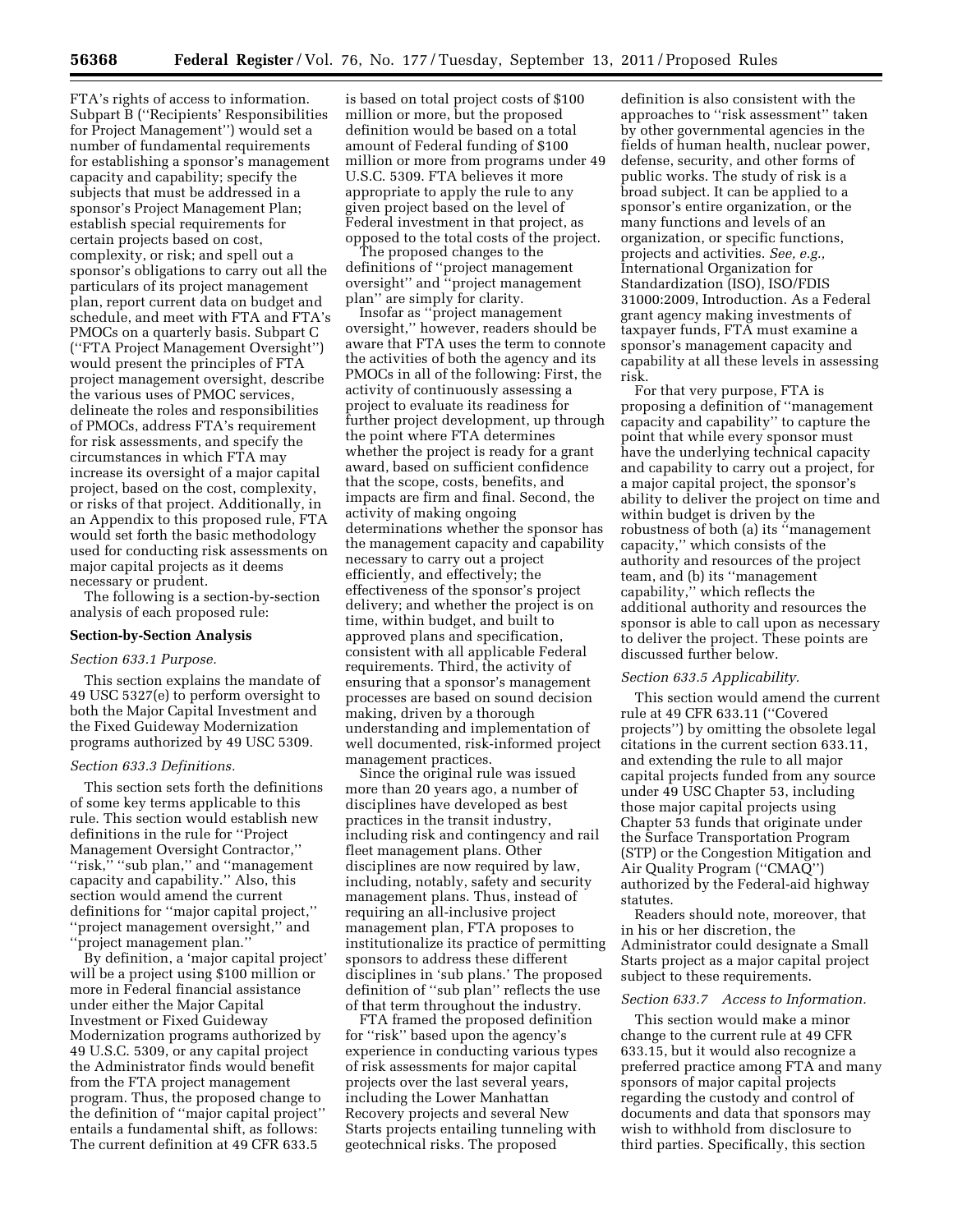would allow FTA and its PMOCs to decline custody or control of documents which are or may be at issue in litigation between project sponsors and third parties.

## *Section 633.9 Project Management Capacity and Capability.*

All organizations that sponsor transit projects are capable of carrying out their projects with some degree of efficiency and effectiveness. To some degree, all of them are capable of managing risk. There is a fundamental linkage, however, between the experience of a sponsor's project ''team'' and the risks of a project. The experience level of a project team can increase or mitigate the risks of a project. Changes in the membership of a project team or the competency levels of acquired team members can precipitate changes to the schedule for a project, or the duration or particular project activities. *See, e.g.,*  Project Management Institute, *Body of Knowledge* (2004), Ch. 11.

This NPRM would establish an explicit link between the organizational performance of a project sponsor and the management capacity that is necessary to complete project activities. FTA is convinced that deficits in management capacity impair organizational performance and expose a major capital project to increased risk of negative consequences for costs and schedule. Clearly, a sponsor's project team requires certain minimum skills and competencies, delegated authorities, explicit accountabilities, and assigned resources to accomplish a project, which can be defined as ''management capacity.''

Experience demonstrates, moreover, that the successful completion of a major capital project requires more than a minimum management capacity; it requires that the sponsor organization have the ability to both oversee the project team and provide additional support and resources, as necessary, to address emerging problems, or issues not identified in the original constraints or assumptions. FTA characterizes this as ''management capability.'' This NPRM would require the sponsor of a major capital project to possess both *management capacity and management capability.* 

The greater the risks associated with the constraints or assumptions of a project, the greater the demand for management capacity and capability, and the higher the thresholds for managing the project and mitigating risk. At each stage of the process of project development—and prior to awarding a grant of Federal funds—FTA must determine whether a sponsor

possesses the necessary management capacity and capability to accomplish that phase of the project or the purpose of that grant. If FTA finds that a gap exists in a sponsor's management capacity and capability, the sponsor must demonstrate, with documentation, an approach to acquiring the means to close the gap within an acceptable timeframe.

Likewise, from the earliest moments of developing a major capital project, a sponsor must balance the authority and resources allocated to that project against any competing priorities, and retain the ability to mobilize additional resources, as necessary. Specifically, the project team must have the sufficient delegated authority and resources to manage the activities to be accomplished at each successive phase of the project. Yet the project team must be explicitly accountable to the sponsor for its exercise of delegated authority and its use of allotted resources. The project team must also be responsible for reporting and elevating issues to higher management of the sponsor's organization—such as a chief executive officer and board of directors—in a manner that is both professional and ethical.

Many readers will be familiar with the term ''technical capacity,'' or ''technical capacity and capability''—which is a subset of management capacity and capability. By law, a recipient of a grant under any of the FTA programs authorized by 49 U.S.C. Chapter 53 must have the legal, financial, and *technical capacity* to carry out the project that is the subject of that grant. In itself, of course, the absence of any key technical skill or the inadequacy of a technical process could lead to significant cost overruns and schedule delays. For example, the lack of geotechnical expertise for a tunnel project, or lack of real estate savvy on a project requiring large amounts of real estate acquisition could seriously jeopardize a project's budget or schedule, or both. And the requisite technical capacity and capability might differ in some aspects from project-toproject or even phase-to-phase within the same project. For example, some of the expertise required to successfully manage a light rail project will not be required for bus rapid transit. Similarly, some of the skills necessary for the construction phase of a project will differ from those needed for the earlier design phase of that same project. Nonetheless, good management is an underlying necessity regardless of the mode of transit, or phase of development, or the technical capacity a sponsor may possess. From the very

beginning of a project, a sponsor must develop and maintain the expertise, processes, and procedures necessary to successfully implement and manage the project at each stage of planning, engineering, design, and construction.

In summary: Unlike the current rule at 49 CFR part 633, this NPRM would clearly establish FTA's expectations for management capacity and capability of sponsors of major capital projects. In effect, FTA would codify the skills and practices a sponsor must acquire and maintain to successfully deliver a major capital project. While the proposed rule would cover major capital projects, only, FTA is convinced the requirements of proposed section 633.9 are germane to any capital project, and encourages sponsors to follow these principles in managing all their capital projects.

### *Section 633.11 Project Management Plan: Contents*

The Project Management Plan (PMP) is altogether critical to successful management of any major capital project, throughout the development and implementation of that project. The PMP and its sub plans further enable the sponsor's staff to effectively manage the scope, budget, schedule, and quality of the project through a set of common objectives, while managing the safety and security of the public.

The proposed rule would provide for the scaling of the PMP to match the nature and characteristics of the project. It identifies core PMP requirements and states that depending on the characteristics of the project, additional requirements may apply. For example, the management of any major capital project benefits from the establishment of comprehensive and critical pathdriven project schedules, as well as strong document control procedures and procedures for managing contractor performance. The proposed regulatory text would institutionalize FTA's riskinformed project management oversight process, and addresses risk and contingency management sub plans as core PMP requirements. On the other hand, real estate management sub plans would be required only when the acquisition of real estate is necessary to implement a project.

Note that many disciplines can be addressed in separate sub plans, as discussed above. FTA recognizes that some project sponsors have in-house project management tools, so the proposed rule would allow for the sponsor to incorporate by reference its plans, programs, and procedures already in existence which address the various PMP requirements.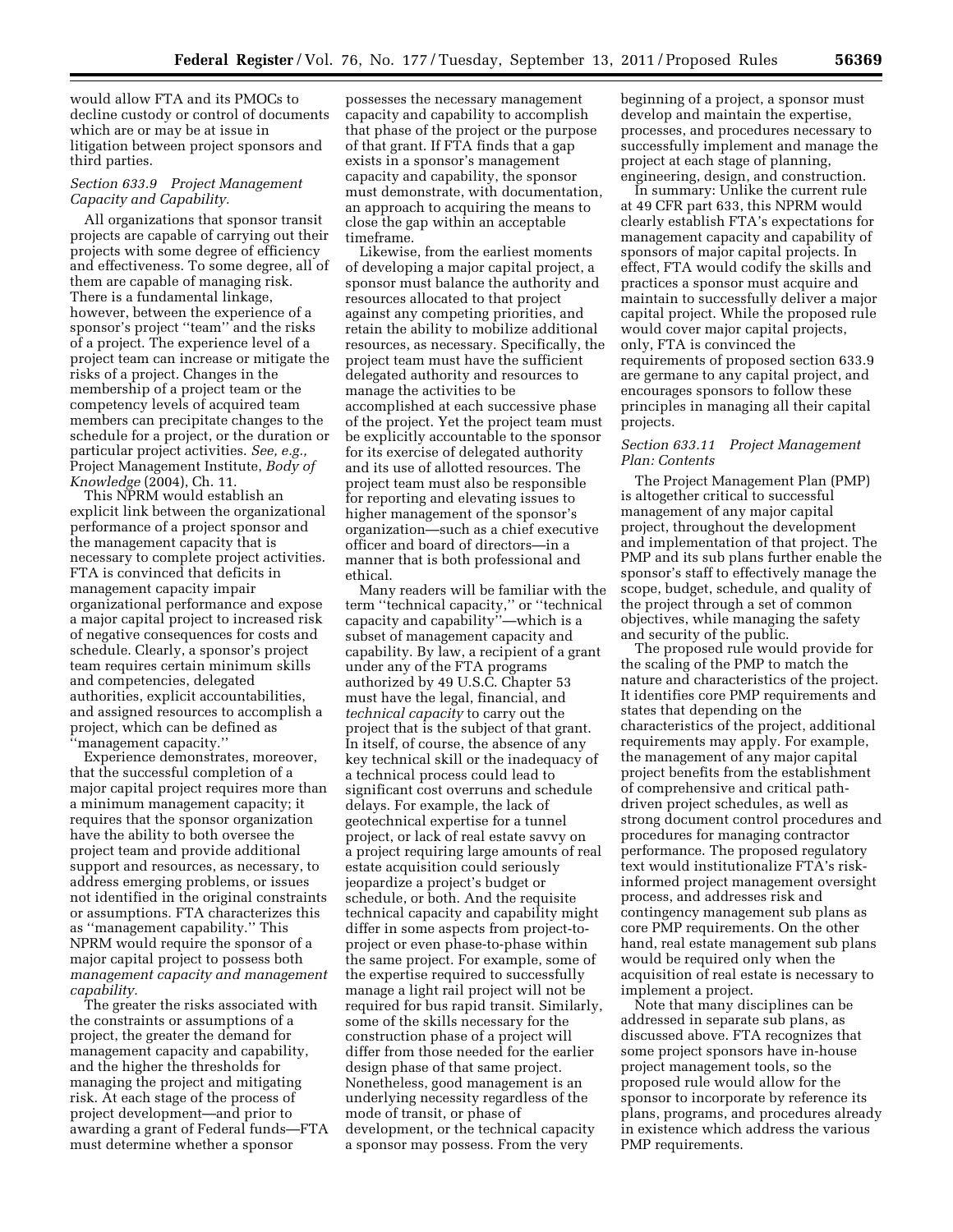# *Section 633.13 Special Requirements Based on Project Cost, Complexity, or Risk*

Over the years the industry has forcefully asserted that not all sponsors are alike, nor are all projects alike, thus, FTA should take individual circumstances into account when applying its requirements for project management. FTA agrees. This section is proposed in direct recognition of that approach. Simply put, while Section 633.11 already recognizes that the PMP for any project has certain core components, there are other components that only apply in certain circumstances. The Administrator will review the sponsor's management capacity and capability, the complexity and risk of the project, the sponsor's experience implementing similar types of projects, and, based on that review, can impose additional requirements the sponsor must address in its PMP. The Administrator may then require the sponsor to report its progress in meeting those special requirements as well as to forecast whether the project will stay on schedule and on budget. This would be a targeted approach, based on individual circumstances, after a careful analysis. It is not and would not be the normal practice. Thus, while the proposed rule requires every sponsor to have in place basic management systems, it also recognizes that in certain circumstances, because of the nature of the investment or the sponsor's own experience level, additional management capacity and capability may need to be put in place to ensure that a project is delivered on time and on budget.

More important, these additional requirements are intended to be developed early enough that they can make a difference in how well the project is managed. These are not ''cookie cutter'' solutions; rather, they will be specific to the sponsor's structure and project approach. These requirements will also help the sponsor ensure that decisions about the project will be made based on the best information available at the time; in an open, transparent, informed manner; at the appropriate management level; and documented in a manner that can be reconstructed by third parties.

This particular provision in the NPRM reflects two corollary lessons learned by FTA in the 22 years since the agency issued the current regulation. First, any problems in implementing a project must be recognized and addressed as early as possible. The proposed rule would oblige a sponsor to anticipate a problem and have a

solution already in place should the problem arise. Second, the proposed rule recognizes that if projects experience significant problems, unless the problems are recognized and addressed promptly by the sponsor, the range of options for solving the problems narrows rapidly, and may disappear altogether. Therefore, this proposed rule focuses on the need for the sponsor to track and forecast whether the project is, and is expected to stay, on schedule and within budget, to identify and develop immediate and effective solutions to remediate problems related to schedule and budget, and to report this information to FTA with the understanding that FTA will use this information in making funding decisions, even with respect to approving an annual increment of committed New Starts funds. At heart, these proposed requirements are intended to help FTA and project sponsors meet their stewardship responsibilities to guard against waste and misuse of taxpayer funds.

The fundamental basis for these requirements is substantiated by research. In 2005, an FTA-sponsored study on cost overruns on transit projects, primarily light rail new starts projects (Analysis of Capital Cost Elements and Their Effect on Operating Costs, NTIS report no. FTA–NY–26– 7000), *[http://www.utrc2.org/research/](http://www.utrc2.org/research/assets/107/utrc-2005-fta1.pdf) [assets/107/utrc-2005-fta1.pdf](http://www.utrc2.org/research/assets/107/utrc-2005-fta1.pdf)*, noted in its introduction that cost overruns are a common phenomenon because ''[a]s projects are developed, costs rise as projects become more complex, unforeseen conditions are encountered, and delays erode the real value of the original budget.'' The study concluded in Section 2.1 that several factors contributed to overruns, including ''[s]ystematic underestimation, including the failure to adequately assess risks, foreseeable adverse conditions, and the full range of project cost components.'' An internal FTA study on risk management performance included an evaluation of forecasted versus actual performance for several projects and concluded that approximately 50 percent of the cost overruns in selected projects were related to poorly managed risk. Finally, in 2006, a TRB report (TCRP Project G– 07—Managing Capital Costs of Major Federally Funded Public Transportation) *[http://](http://onlinepubs.trb.org/onlinepubs/tcrp/tcrp_w31.pdf) [onlinepubs.trb.org/onlinepubs/tcrp/](http://onlinepubs.trb.org/onlinepubs/tcrp/tcrp_w31.pdf)  tcrp*\_*[w31.pdf,](http://onlinepubs.trb.org/onlinepubs/tcrp/tcrp_w31.pdf)* identified a number of possible causes, which are described in the examples below, for the industry's inability to accurately estimate, manage, and control project costs. These three

studies came to similar conclusions and reflect FTA's experience over the last twenty years of investing in major capital projects. Significant risks to major capital projects include:

*Unforeseen engineering and construction complexities:* Constructing transit projects in dense, older, urban cores may mean rebuilding infrastructure over 100 years old. A recent New Starts project was constructed above older masonry sewers. The sponsor did not realize the contractor would use mass excavation equipment in the street, and the heavy equipment collapsed the fragile, underlying utilities. On another project, the sponsor assumed that the existing utilities could be easily relocated with existing methods for temporary support of older cast iron pipe. That assumption was inaccurate. Correcting the consequences sharply increased the costs of the project. Another project sponsor replacing older storm sewer planned to add tunnel discharge to the waste water flow. The sewer had settled, which required extensive relaying to handle the planned discharge, all of which added to the project costs. Examples abound of problems stemming from construction complexity, but one in particular stands out: A tunnel portal was fully engineered and reviewed for constructability, but the engineers missed the detail that the portal was located in the middle of a municipal corporation yard resulting in significant delay and a substantial increase in cost. All of these risks were foreseeable, and avoidable.

*Relevant costs not included in early estimates:* In the early implementation of FTA's risk review process there were ''mechanical inaccuracies'' in estimates and frequent problems in the integration of cost data; this has improved in recent years, however. Another problem had to do with escalation in that, as a project advanced, portions of the cost estimate remained in earlier year base dollars. Most recently, one of FTA's major capital projects went through a protracted process towards an amendment of the Full Funding Grant Agreement. About a third of the overrun on that project was due to problems in the base estimate with earlier data that was not updated as part of the on-going budget process. A similar example has to do with indirect costs for construction; most sponsors still budget construction indirects on a percentage or ''parametric'' basis, even though they often develop extensive Division 1 specifications in terms of services, reports and personnel. Another problem has been under-budgeting of contractor design costs in design/build contracts.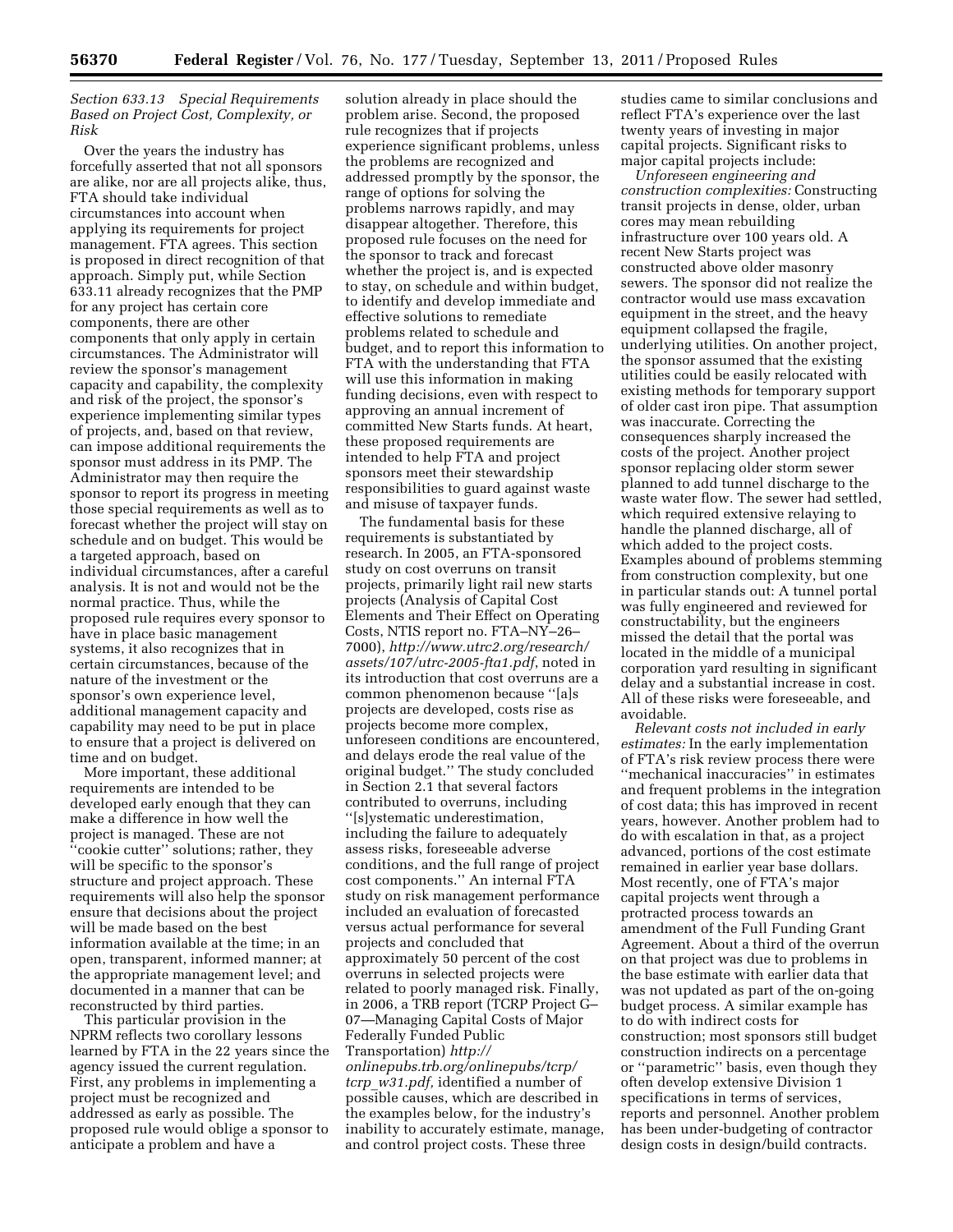*Organizational and technical capacity to undertake the project:* There are two recent examples where a transit agency that had successfully executed a number of light rail projects stumbled in building a commuter rail project. In a third instance, a transit agency that had successfully delivered a project using a traditional sealed bid approach ran into cost problems when it attempted a design/build project delivery.

*Changes in project scope:* For a New Starts project, FTA's expectation is that coming out of Final Design, the project scope will be well defined and experience relatively few changes thereafter. Recent experience has shown that this is not always the case. A number of New Starts projects have changed or reconfigured almost half of the construction scope before the projects were halfway bid. Often this was due to changing market conditions, but, in retrospect, the benefits that sponsors received for assuming such risk have been low, at best. At worst, not only have there been no benefits, but costs have actually increased. A less frequent, but still costly, factor is where the physical characteristics of the project have changed. This has happened because of problems identified during geotechnical exploration, and actual changes in the physical configuration of the project made to accommodate stakeholder demands or changes in underlying assumptions.

*Geotechnical:* The inability of a sponsor to deal with geotechnical issues up front has been shown to increase total geotechnical costs by as much as 40 percent and cause months of delays. For example, of seven recent projects with a planned total of eleven underground transit stations, four stations were moved after entry into Final Design and two were moved during construction. These moves were due to issues identified when better geotechnical information became available from more detailed soil borings during Final Design, which led to both additional redesign costs as increased costs from delays to the schedules. In one instance, a station had to be moved 90 feet deeper to avoid encountering an existing water tunnel. In another instance, the sponsor had to lower the tunnel to achieve the necessary rock cover.

*Ability to Define Physical Configuration of a Project:* This occurs most frequently when a project sponsor determines during Final Design or construction that a previously relied upon design standard or requirement is no longer valid. In one such instance, a sponsor had managed the design of the

project based on an assumption that critical features of the storage yard and its connections with the mainline were determined by the morning peak load. Subsequent to entry into Final Design, the sponsor discovered that constrained yard movements and a new bridge were needed to accommodate evening peak load, which added 30% to the contract package costs and delayed the package design by an additional eighteen months.

## *Section 633.15 Project Management Plans: Implementation*

FTA's review and approval of a PMP seeks to verify that a sponsor has all the relevant capabilities and resources in place to ensure successful management of the project using available best practices. It also verifies the sponsor's readiness to move a New Starts project from one phase of development to the next, and for other major capital projects, the receipt of Federal grant funds. A PMP is a dynamic management tool that requires periodic updates as a project transitions from one phase to another or as a result of other changes, such as turnover in personnel.

This proposed rule would continue the requirement for monthly reporting and clarify other requirements aimed at improving the management of a major capital project. Specifically, the proposed rule would document the need to report and manage the project, based on a risk-informed management process. This would include tracking and reporting on cost and schedule contingencies along with known risks to the budget and schedule, as well as ongoing or planned efforts to mitigate those risks.

Further, the proposed rule would codify FTA's long-standing practice of convening quarterly meetings with major capital project sponsors, as deemed necessary. These quarterly meetings—typically attended by FTA, its PMOC, and local agency management and technical staff—are opportune occasions to analyze the progress of a project and identify issues that threaten timely and cost-effective delivery, and develop remedies and alternatives to maintain cost and schedule. Moreover, in its effort to ensure the implementation of safe rail systems, FTA has recently begun to encourage a project's prospective state safety oversight agency representative to attend these quarterly meetings.

### *Section 633.17 FTA Project Management Oversight Principles*

The basic oversight framework at 49 CFR part 633 has served FTA well, focusing on the assignment of to oversee

major capital projects and requiring a project sponsor to develop a comprehensive PMP to guide the planning and implementation of its major capital project. The current rule has helped to protect taxpayer funds and to ensure the efficient, effective design, construction, and opening of transit projects to revenue service.

Today, however, FTA is investing in larger and more complex capital projects, as compared to those in years past. These more recent projects entail greater challenges to the agency as the steward of Federal tax dollars. They require further improvements in the ways sponsors manage their projects and the FTA program for oversight of major capital projects.

The proposed rule is designed to tailor the FTA oversight process for factors such as project complexity, the amount of Federal investment, and the experience level of the project sponsor. FTA has already started working with sponsors earlier in the project development process, and will assign PMOCs to match project complexities and challenges. The proposed rule sets forth the principles for FTA's project management oversight. It specifically establishes and documents FTA's risk assessment practices, the review of project management capacity and capability, and the review of project readiness. These reviews would ''raise the bar'' as compared to the minimal requirements in the current rule, which are limited, essentially, to review of the PMP and its implementation.

## *Section 633.19 FTA Use of Oversight Services*

While FTA's capital programs have grown significantly since 1989, its staff size has stayed essentially the same for the past 30 years. FTA's PMOCs help fill the gaps between staff resources and both the number of major capital projects and the levels of Federal funding for those projects. Further, of course, the PMOCs provide specialized expertise for the challenges that confront a good many projects. Currently, the decision to assign PMOCs to projects is made based on the relative complexities of the major capital projects underway, as well as the experience level of the project sponsors. This proposed rule acknowledges conditions under which FTA may scale its provision of oversight services to the risks (or lack thereof) inherent in a project or to the experience level of its sponsor.

Each PMOC firm assigned to a major capital project is a team of experienced professionals who collectively possess expertise on all aspects of the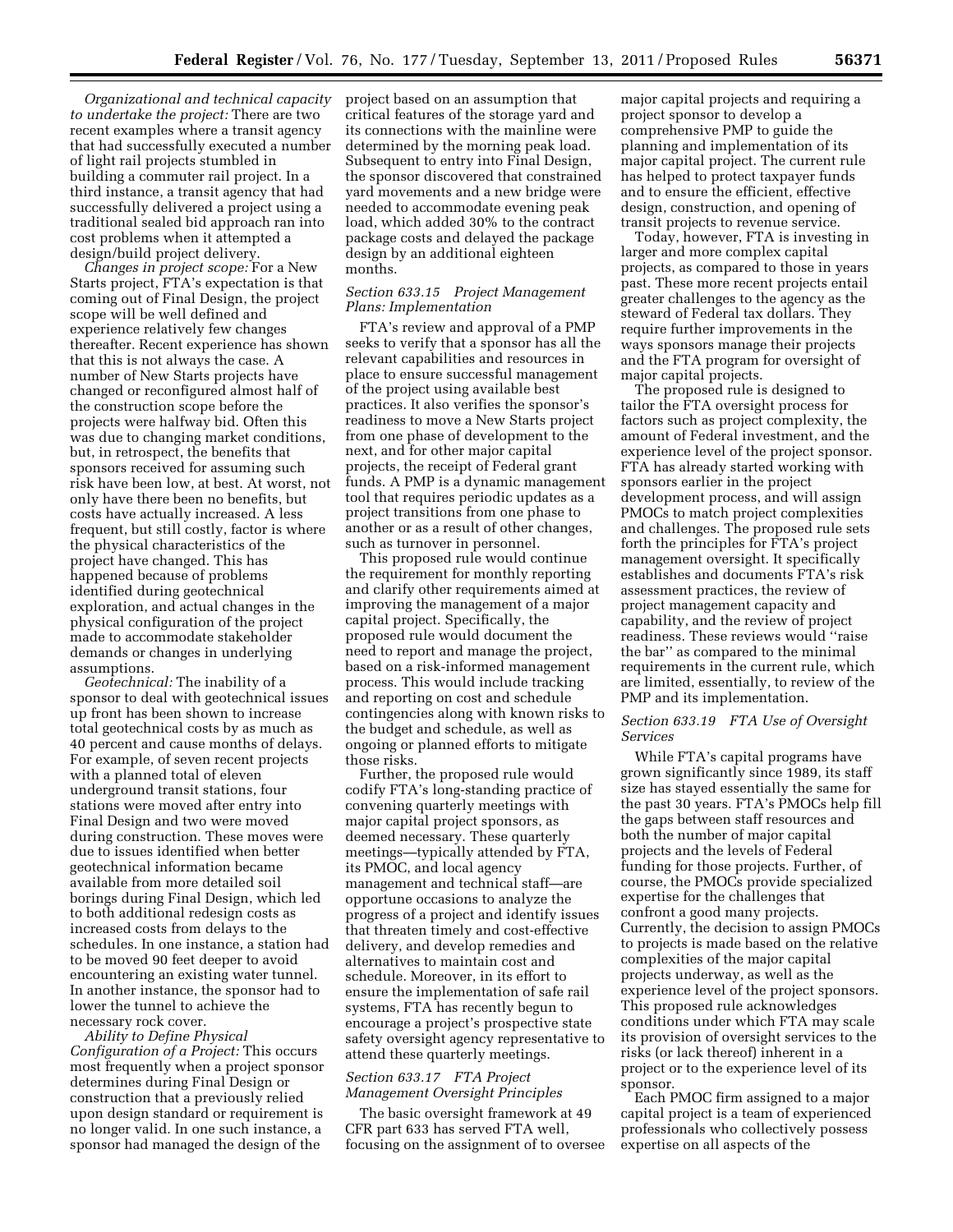development, construction, start-up, and overall management of transit capital projects, including major capital projects. All PMOCs serve as FTA's eyes and ears on-site; monitor and report on a project's development and implementation; and verify whether the management of a project is consistent with the approved project management plan and accepted engineering and project management practices. The PMOCs submit periodic reports to FTA, documenting project status, activities, and open issues.

In this proposed rule, additional project elements such as safety and security have been included as requiring PMOC oversight. These PMOC efforts keep FTA informed of a project's status and the adequacy of a sponsor's project management. They also help support FTA's decision whether to advance a New Starts project to the next phase of development, recommend a New Starts project for a Full Funding Grant Agreement, or provide a large grant to a sponsor of a Fixed Guideway Modernization.

## *Section 633.21 Roles and Responsibilities of Project Management Oversight Contractors*

As discussed previously, a PMOC's primary role is to support FTA in the oversight of a major capital project by reporting and making recommendations to FTA on the sponsor's management of the project. Acknowledging their professional expertise, this section of the proposed rule sets forth the explicit roles and responsibilities of the PMOCs. It also provides for related services that PMOCs may provide to FTA's oversight program. These may take the form of specialized assistance to FTA, for example, in developing oversight procedures, preparing reports on best practices, sharing of lessons learned, conducting independent reviews of capital cost estimates, and other efforts that help FTA improve its transit capital investment programs.

FTA must emphasize, however, that a PMOC has no authority to make decisions for FTA or to act on behalf of FTA in making any findings or judgments regarding a sponsor's compliance with Federal statutes, regulations, or administrative requirements. As explained herein, a PMOC does not and should not interfere with the project sponsor's responsibilities. A PMOC does not sign drawings, for example, nor does it perform field tests, conduct materials testing, or inspect work site conditions, so forth.

To protect all parties that are or may be involved in a major capital project,

this NPRM reaffirms that a PMOC performs its services under strict privity of contract with FTA. Regrettably, on a few occasions, PMOC's have been subpoenaed for testimony or production of documents in third party law suits, or even sued in tort, in attempts to blame them for accidents, incidents or injuries related to the project, or to find them liable for errors and omissions associated with the design and construction of the project. FTA's PMOCs bear no such responsibility, of course, and this proposed rule memorializes that point.

# *Section 633.23 FTA Risk Assessments*

FTA's risk assessment of major capital projects has evolved over the years, partly in response to the increasing complexity of projects, but certainly as the result of FTA's growing experience in the oversight of major capital project management. Since 2003, FTA has completed over 40 assessments of the risks associated with New Starts and other major capital projects. During this time, the risk assessment has transitioned from a stand-alone ''bottom-up'' risk analysis to an integrated ''top-down'' risk analysis, and FTA has employed a number of approaches to identify project risk.

The first approach was to identify ''sources of risk'' which are categories of possible risk events (*e.g.,* stakeholder actions, unreliable estimates, team turnover) that could affect the project for better or worse. This approach attempted to compile an estimate of total project risk exposure, which would then be used to determine budget adjustments or requirements for additional contingency. This process resulted in a project level estimate of risk from very detailed estimates but without tracking the estimate to specific contract packages or budget line items. This was characterized as a ''bottoms up'' approach. FTA's experience with the ''bottoms up'' approach was unsatisfactory.

Subsequently, FTA identified common characteristics of satisfactory risk assessments and realized that an evaluation of project deliverables and quality of management planning products tied to individual contract packages or budget line items consistently led to more accurate projections. This became known as the 'top down'' approach. A number of advantages materialized as a result of transitioning to the ''top down'' approach. Most significantly, FTA was able to bring to any individual project assessment a standardized risk classification system, as well as a risk framework to facilitate management

planning. In the several years of implementing this ''top down'' approach, FTA has had considerable success in forecasting project risk, and has presented this information at various international forums. Indeed, this new approach has contributed to improvements in project management not only in terms of the tracking of risk, mitigation efforts, and available contingencies, but also in reporting on the risk response and effective contingency management. FTA has been continuously working with the PMOC community to document emerging lessons learned, which will serve as a guide to improving the risk models as well as developing new tools to improve the process.

FTA has also initiated risk assessments prior to entry into Preliminary Engineering for those New Starts projects that have shown signs of potential high risks. This enables the early identification of some critical project risk items and as a result the early development of mitigation strategies. Details of FTA's risk assessment methodology are set forth in Appendix A.

## *Section 633.25 Increased Oversight Based on Project Cost, Complexity, or Risk*

This proposed rule is the counterpart to Section 633.17 in Subpart B, which allows the Administrator to impose additional requirements for certain projects, based on the experience level of the sponsor and the nature of the project, and requires the sponsor to report on its progress. The proposed rule recognizes that, in appropriate circumstances, FTA will provide an increased level of analysis and oversight, again tailored to the specific circumstances of the project, to determine the adequacy of the sponsor's management of project activities, both pre-contract award and post-contract award; the reliability of the sponsor's current and forecast estimates of project costs, and the revenue service date; and the additional actions the sponsor needs to take to maintain that cost and schedule.

This section also provides for FTA to use analytical tools to assess the sufficiency of the sponsor's existing PMP to address the particular project and sponsor characteristics that could oblige the Administrator to call for additional requirements. Because these characteristics are specific to the sponsor and the project, there are no set, generic requirements that will be imposed. When FTA identifies areas that need improvement, the sponsor will be expected to tailor its response to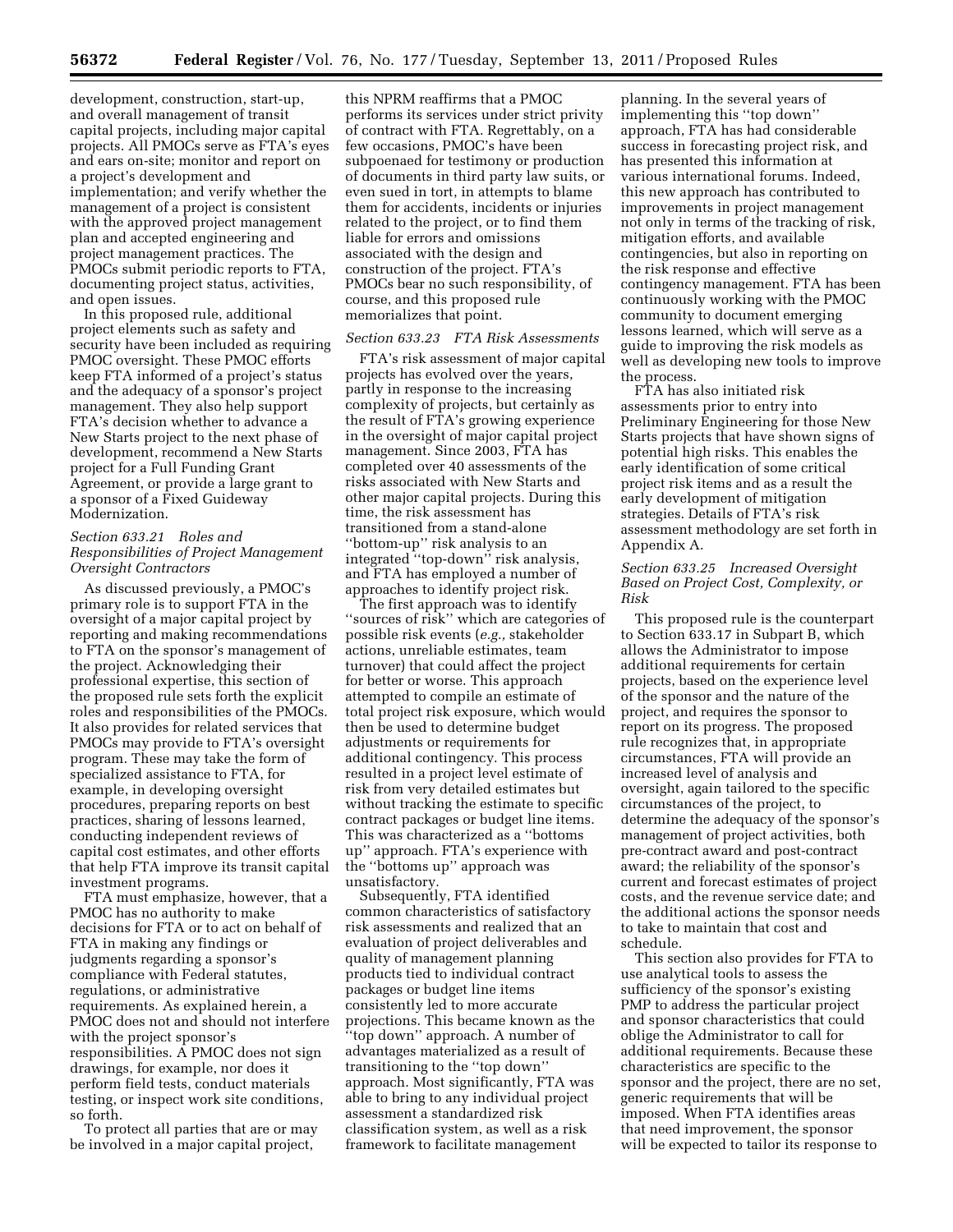its own organizational structure and project approaches. Through its analysis, FTA and its PMOC will develop an oversight approach that is specific to the situation. While FTA will provide additional guidance and, if requested, examples of how other sponsors have addressed an issue, there is no ''cookie cutter'' approach that a sponsor will be expected to use in responding to the situation, nor will those examples from other sponsors be used to determine whether a particular sponsor is in conformance with a specific requirement.

As part of its analysis and oversight, FTA will determine the most effective frequency and content of sponsor reporting necessary for it to conclude whether the sponsor is doing everything required to keep the project on budget and schedule. Monthly or quarterly reviews, or both, which are required under proposed Section 663.15, may be used as the forum for FTA to perform this additional oversight.

Many of the requirements directed by FTA in the past have focused on having an open, informed, transparent decision-making process where decisions are made at the appropriate level within the sponsor's organization and are appropriately documented, based on the best information available at the time, and are able to be reconstructed by third parties. These processes and tools need to be tailored to the project's specific stage of development.

In particular, in the development of the procurement documents, a sponsor may be able to include mechanisms, such as options, that allow it to retain the ability to mitigate cost increases at a later date. However, if the design is not done at the beginning to allow for this possibility, the cost and time of redoing the design at a later date becomes prohibitive. With good preplanning, a sponsor may negotiate a unit cost for unforeseen site conditions so that if they do occur, the need to negotiate with the contractor at that stage will be limited to agreeing on the amount of the change that has occurred, not how it should be priced.

It is imperative that a sponsor have an acknowledged process, as cost and schedule problems crop up, for projecting the results of those remedial actions on its ability to maintain the overall costs and schedule. An unacknowledged problem cannot be solved. Unsolved problems drive negative variances to costs and schedules. The forecast process should clearly explain when cost or delay will be recognized. Without a forecast, it is too easy to assume that a problem will

be solved while the ability to actually find a solution slips further and further away.

#### **Rulemaking Analyses and Notices**

All comments received on or before the close of business on the comment closing date above indicated will be considered and will be available for examination in the docket at the above address. Comments received after the comment closing date will be filed in the docket and will be considered to the extent practicable. In addition to late comments, FTA will also continue to file relevant information in the docket as it becomes available after the comment period closing date, and interested persons should continue to examine the docket for new material. A final rule may be published at any time after close of the comment period.

# **Executive Order 12866 (Regulatory Planning and Review), EO 13563 (Improving Regulation and Regulatory Review), and DOT Regulatory Policies and Procedures**

FTA has determined preliminarily that this action, although not economically significant, would be a significant regulatory action within the meaning of Executive Order 12866 and would be significant within the meaning of Department of Transportation regulatory policies and procedures because of substantial congressional, State and local government, and public interest. Those interests include the receipt of Federal financial support for transportation investments, appropriate compliance with statutory requirements, and balancing of transportation mobility and environmental goals. We anticipate that the direct economic impact of this rulemaking would be minimal. FTA evaluated the industry costs and benefits of this NPRM and has determined that it is not an economically significant rule under E.O. 12866. The proposals contained in this NPRM will not result in an impact on the economy of \$100 million or more (adjusted annually for inflation).

As authorized by 49 U.S.C. 5327, this NPRM updates and clarifies FTA's existing oversight principles, tailors them to known risk factors, and redefines major capital project so that projects subject to FTA's project management oversight would change. The rule under this NPRM only imposes regulatory requirements upon applicants requesting funding under the program. The project management plans and their major elements that are the subject of this NPRM are Congressionally-mandated.

We consider this proposal a means to clarify and realign the existing regulatory requirements. Those proposed changes would not adversely affect, in a material way, any sector of the economy. In addition, these changes would not interfere with any action taken or planned by another agency and would not materially alter the budgetary impact of any entitlements, grants, user fees, or loan programs.

FTA has also considered the industrywide costs and benefits of this NPRM. First, thanks to the practices adopted in the 1990s and 2000s under the current rule, the best of which are codified in the proposed NPRM, the typical (50th percentile) final costs of major capital projects have been kept within 22 percent of original estimates, compared to 51 percent in the years 1969 to 1987.1 Further improvement is expected should the proposed NPRM become final. Given the scale and complexity of major capital projects and a history of cost overruns on such projects, these cost savings have been in the hundreds of millions of dollars. The proposed rule would standardize the best of these practices and refine the requirements of the current rule. Secondly, because project management oversight has evolved to incorporate the oversight principles set out in this NPRM (as reflected in the aforementioned cost control), significant increased costs borne by sponsors from the rule, per se, would be exceptional. For example, Project Management Plans and Risk Assessments are the norm in major capital projects. Because this proposed rule would apply on the basis of Federal funds rather than total project costs, as is the case with the current rule, fewer projects may be subject to FTA project management oversight. Also, because the level of oversight would be tailored to the costs, complexities and risks of a project, the rule is likely to reduce overall FTA oversight. Moreover, by their own initiative to reduce risk factors, project sponsors can reduce the level of FTA oversight under this proposed rule.

This proposed rule would apply FTA project management oversight to Fixed Guideway Modernization projects, but only such projects receiving \$100 million or more in Federal financial assistance under 49 U.S.C. 5309 or those FTA designates as major capital projects. Sponsors of Fixed Guideway Modernization projects with the most effective track records would receive the least FTA oversight. Those sponsors with less effective track records can

<sup>1</sup>FTA, The Predicted and Actual Impacts of New Starts Projects—2007, p. 13.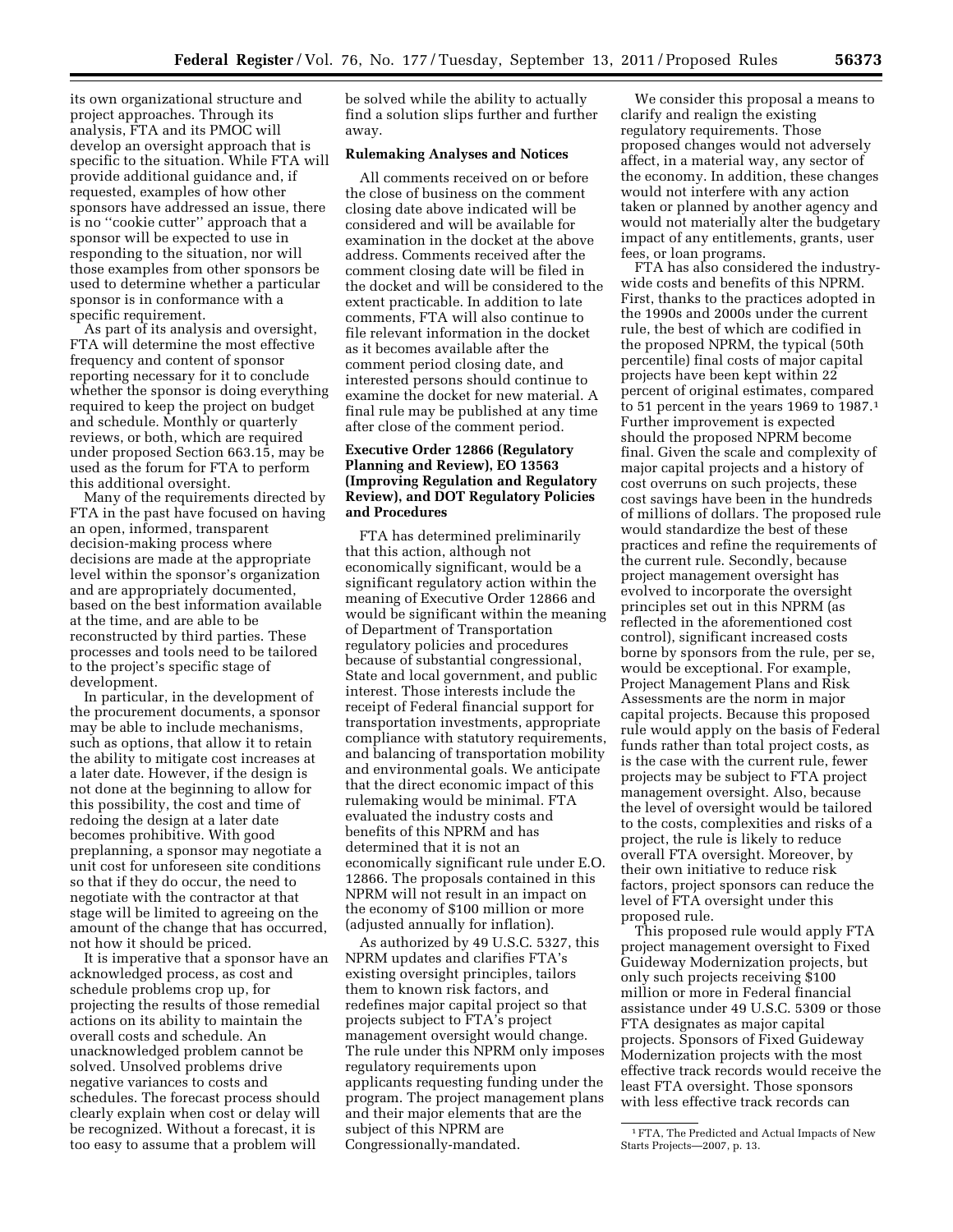improve, with the assistance of the PMOCs employed by FTA. Sponsors that prepare Project Management Plans and Risk Assessments now would be able to prepare those required under the proposed NPRM for roughly the same cost or less, given the guidance provided concerning their contents. Finally, nearly all the other foreseeable incremental costs would be borne by PMOCs that are paid by FTA from a fixed portion of FTA capital program funds.

# **Regulatory Flexibility Act**

In compliance with the Regulatory Flexibility Act (Pub. L. 96–354, 5 U.S.C. 601–612) FTA has evaluated the effects of this proposed action on small entities and has determined that the proposed action would not have a significant economic impact on a substantial number of small entities. For this reason, FTA certifies that this action would not have a significant economic impact on a substantial number of small entities.

# **Unfunded Mandates Reform Act of 1995**

This proposed rule would not impose unfunded mandates as defined by the Unfunded Mandates Reform Act of 1995 (Pub. L. 104–4, March 22, 1995, 109 Stat. 48). This proposed rule will not result in the expenditure by State, local, and tribal governments, in the aggregate, or by the private sector, of \$120.7 million or more in any one year (2 U.S.C. 1532).

## **Executive Order 13132 (Federalism)**

This proposed action has been analyzed in accordance with the principles and criteria established by Executive Order 13132, and FTA has determined that this proposed action would not have sufficient Federalism implications to warrant the preparation of a Federalism assessment. FTA has also determined that this proposed action would not preempt any State law or State regulation or affect the States' abilities to discharge traditional State governmental functions. Consistent with Executive Order 13131, FTA examined the direct compliance costs of the NPRM on state and local governments, and determined that the collection and analysis of the data is eligible for Federal funding as part of the overall project costs. Representatives of state and local governments were invited to participate in the Webinars and submit formal comments to the docket on the ANPRM. Furthermore, the preparation of Project Management Plans by project sponsors would not preempt any state law or regulation or limit States'

abilities to discharge traditional state governmental functions.

# **Executive Order 12372 (Intergovernmental Review)**

The regulations effectuating Executive Order 12372 regarding intergovernmental consultation on Federal programs and activities apply to these programs and were carried out in the development of this rule. FTA conducted two public meetings via webinar following publication of the ANPRM, in which representatives of state and local governments were able to participate. Also, FTA extended the comment period on the ANPRM for an additional thirty days, receiving twentyone comments, seventeen of which were submitted by transit agencies representing units of state and local governments. FTA solicits comments on this subject.

### **Paperwork Reduction Act**

In compliance with the Paperwork Reduction Act of 1995 (PRA) (44 U.S.C. 3501 *et seq.*) and the Office of Management and Budget (OMB) implementing regulation at 5 CFR 1320.8(d), FTA is seeking approval from OMB for the Information Collection Request abstracted below. FTA acknowledges that this NPRM entails project-specific information collections to facilitate project oversight for major FTA capital projects, including an effective Project Management Plan and accompanying risk assessments. Therefore, FTA is seeking comment whether the information collected will have practical utility; whether its estimation of the burden of the proposed information collection is accurate; whether the burden can be minimized through the use of automated collection techniques or other forms of information technology; and for ways in which the quality, utility, and clarity of the information can be enhanced.

Readers should note that the information collection will be specific to each project, to facilitate and record the project sponsor's exercise of project management and the PMOC's exercise of FTA-assigned oversight duties. The paperwork burden for each project will be proportionate to the level of oversight that, in turn, is governed by the project's scale, complexity, and risks. Moreover, the labor-burden of reporting requirements such as Risk Assessments and project milestone reports are largely borne by the PMOC, employed and paid for by FTA from program (not project) funds. Please refer to proposed Sections 633.11 and 633.13 for the content of the PMP. Proposed Section 633.23 provides

a description of the risk assessment process, and refers to the appendix to the proposed rule, which provides additional information on the risk assessment process.

*Type of Review:* OMB Clearance. New information collection request.

*Respondents:* There are approximately 77 possible major capital project sponsors, of which 55 presently are implementing major capital projects. Of those projects in the New Starts program, FTA anticipates six (6) Preliminary Engineering (PE) requests, six (6) Final Design (FD) requests and four (4) Full Funding Grant Agreements (FFGAs) per year. In addition, FTA anticipates five (5) major Fixed Guideway Modernization projects per year. The PRA estimate was based on a total of 21 PMPs. This includes 6 projects entering PE, 6 entering FD, 4 entering into FFGAs and 5 Fixed Guideway Modernization projects. Insofar as risk assessments, the PRA estimate is based on 16 risk assessments for New Start projects.

*Frequency:* Information will be collected periodically whenever a respondent sponsoring a New Starts project enters into a new project management stage (*i.e.,* Preliminary Engineering, Final Design, or Full Funding Grant Agreement), and once for a respondent sponsoring a Fixed Guideway Modernization project.

*Estimated Total Annual Burden Hours:* 57,973. This has been estimated as follows: This represents the burden to the project sponsor (recipient) and includes 23,925 hours for preparation and support the review of the PMPs, 9,408 to support the risk assessments and 24,640 hours to report to FTA and hold quarterly meetings.

Additional documentation detailing FTA's Paperwork Reduction Act Information Collection Request, including FTA's Justification Statement, may be accessed from OMB's Web site at *[http://www.reginfo.gov/public/do/](http://www.reginfo.gov/public/do/PRASearch) [PRASearch](http://www.reginfo.gov/public/do/PRASearch)*. OMB is required to file comments or make a decision concerning the proposed information collections contained in this proposed rule within 60 days after receiving the information collection request submission from FTA. FTA will summarize and respond to any comments on the proposed information collection request from OMB and the public in its Final Rule.

#### **National Environmental Policy Act**

This proposed action would not have any effect on the quality of the environment under the National Environmental Policy Act of 1969 (42 U.S.C. 4321 *et seq.*) and is categorically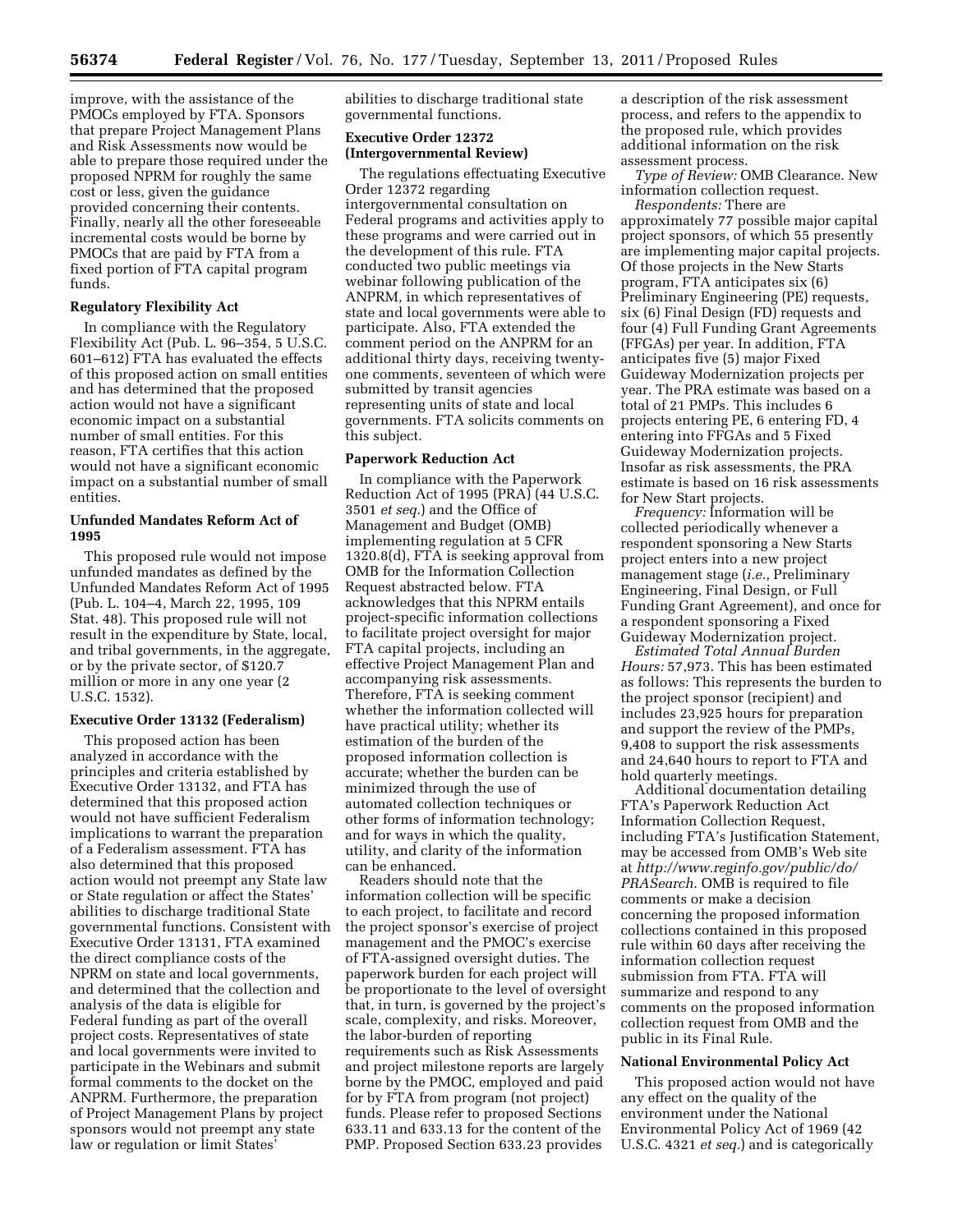excluded under 23 CFR 771.117(c)(20)), which covers the promulgation of rules, regulations and directives.

## **Executive Order 12630 (Taking of Private Property)**

FTA has analyzed this proposed rule under Executive Order 12630, Government Actions and Interface with Constitutionally Protected Property Rights. The agency does not anticipate that this proposed rule would effect a taking of private property or otherwise have taking implications under Executive Order 12630.

## **Executive Order 12988 (Civil Justice Reform)**

This action meets applicable standards in sections 3(a) and 3(b)(2) of Executive Order 12988, Civil Justice Reform, to minimize litigation, eliminate ambiguity, and reduce burden.

# **Executive Order 13045 (Protection of Children)**

FTA has analyzed this action under Executive Order 13045, Protection of Children from Environmental Health Risks and Safety Risks. FTA certifies that this proposed rule is not an economically significant rule and would not cause an environmental risk to health or safety that may disproportionately affect children.

# **Executive Order 13175 (Tribal Consultation)**

FTA has analyzed this proposed rule under Executive Order 13175 (Nov. 6, 2000), and believes that the proposed action would not have substantial direct effects on one or more Indian tribes; would not impose substantial direct compliance costs on Indian tribal governments; and would not preempt tribal laws. The proposed rulemaking addresses obligations of Federal funds to States and local public transportation agencies for major capital transit projects and would not impose any direct compliance requirements on Indian tribal governments, nor would the proposed rule impose any new consultation requirements on tribal governments. Therefore, a tribal summary impact statement is not required.

## **Executive Order 13211 (Energy Effects)**

FTA has analyzed this action under Executive Order 13211, Actions Concerning Regulations That Significantly Affect Energy Supply, Distribution, or Use (May 18, 2001). FTA has determined that it is not a significant energy action under that order since, although it is a significant regulatory action under Executive Order 12866, it is not likely to have a significant adverse effect on the supply, distribution, or use of energy. Therefore, a Statement of Energy Effects is not required.

# **Privacy Act**

Anyone is able to search the electronic form of all comments received into any of our dockets by the name of the individual submitting the comment (or signing the comment, if submitted on behalf of an association, business, labor union, *etc.*). You may review DOT's complete Privacy Act Statement in the **Federal Register**  published on April 11, 2000 (Volume 65, Number 70; Pages 19477–8).

#### **Regulation Identification Number**

A regulation identification number (RIN) is assigned to each regulatory action listed in the Unified Agenda of Federal Regulations. The Regulatory Information Service Center publishes the Unified Agenda in April and October of each year. The RIN set forth in the heading of this document can be used to cross-reference this action with the Unified Agenda.

#### **List of Subjects in 49 CFR Part 633**

Transportation, Mass transportation, Project management oversight, Major capital projects, Fixed guideway projects, Risk assessment, Project management plans.

Issued on: September 7, 2011. **Peter Rogoff,** 

#### *Administrator.*

For the reasons set forth in the preamble, and under the authority of 49 U.S.C. 5309 and 5327, and the delegations of authority at 49 CFR 1.48(b) and 1.51, FTA proposes to amend Chapter VI of Title 49, Code of Federal Regulations, by revising Part 633 to read as follows:

# **PART 633—CAPITAL PROJECT MANAGEMENT**

#### **Subpart A—General Provisions**

- Sec.<br>633.1 Purpose.
- 633.3 Definitions.
- 633.5 Applicability.
- 633.7 Access to information.

#### **Subpart B—Recipients' Responsibilities for Project Management**

- 633.9 Project management capacity and capability.
- 633.11 Project management plan: contents.
- 633.13 Special requirements based on project cost, complexity, or risk.
- 633.15 Project management plan: implementation.

#### **Subpart C—FTA Project Management Oversight**

- 633.17 Project management oversight principles.
- 633.19 FTA use of oversight services.
- 633.21 Roles and responsibilities of project management oversight contractors.
- 633.23 FTA risk-informed project management oversight.
- 633.25 Increased oversight based on project cost, complexity, or risk.

### **Appendix A to Part 633—The Use of Risk Assessment in FTA's Risk-Informed Project Management Oversight**

**Authority:** 49 U.S.C. 5301(e), 5309, and 5327; 49 CFR 1.48(b) and 1.51.

#### **Subpart A—General Provisions**

### **§ 633.1 Purpose.**

This part carries out the mandate of 49 U.S.C. 5327(e) for project management oversight as applied to both the Major Capital Investment and the Fixed Guideway Modernization programs authorized by 49 U.S.C. 5309.

### **§ 633.3 Definitions.**

As used in this part: *Administrator* means the Federal Transit Administrator or the Administrator's designee.

*Fixed guideway* means any public transportation facility using and occupying a separate right-of-way or rail for the exclusive use of public transportation and other high occupancy vehicles or using a fixed catenary system and a right-of-way usable by other forms of transportation. *Fixed guideway* includes but is not limited to rapid rail, light rail, commuter rail, ferry boat service, automated guideway transit, people movers, and exclusive facilities for buses and other high occupancy vehicles.

*FTA* means the Federal Transit Administration.

*Major capital project* means any project for which the Recipient seeks \$100 million or more in Federal financial assistance under either the Major Capital Investment (New Starts) or Fixed Guideway Modernization programs authorized by 49 U.S.C. 5309 or any capital project the Administrator finds would benefit from the FTA project management program, given the size or complexity of the project, the uniqueness of the technology, the limited experience of the recipient sponsoring the project, or any other risks inherent in the project. This definition does not include routine acquisition, maintenance, or rehabilitation of rolling stock.

*Management Capacity and Capability*  means, at any point in time, the ability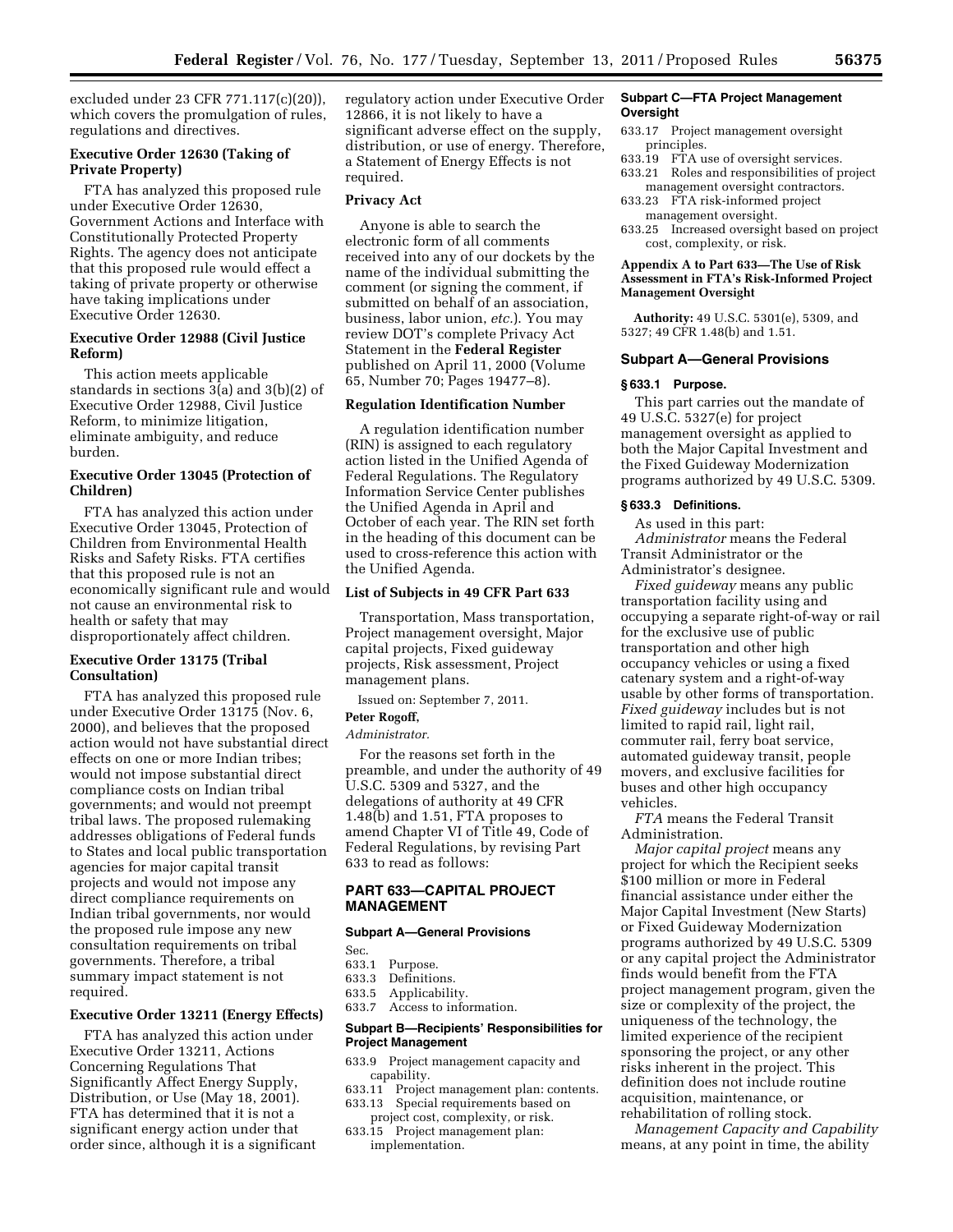of the recipient's organization to demonstrate or be likely to demonstrate that it can deliver the project within the recipient's budget and schedule, employing the competencies of the recipient organization and third party contractors, in conjunction with the available authorities, accountabilities, and assigned resources. In principle, *management capacity* connotes the ability of the recipient's project team to complete the project within the recipient's budget and schedule by engaging other stakeholders or resolving issues within defined constraints and assumptions; *management capability*  connotes the ability of the recipient's project organization to implement an effective set of internal controls and develop or implement additional competencies, authorities, or resources to minimize risk or negative consequences.

*New Starts project* means any project for which the sponsor is seeking Federal financial assistance under the discretionary Major Capital Investment program authorized by 49 U.S.C. 5309.

*Project Management Oversight (PMO)*  means the activities of FTA and its Project Management Oversight Contractor in monitoring both the effectiveness of the recipient's project delivery and whether a major capital project is on time, within budget, and built to approved plans and specifications, consistent with all applicable Federal requirements, and using information about the project in making decisions about the award of Federal financial assistance.

*Project Management Oversight Contractor (PMOC)* means a contractor retained by FTA to assist FTA performing oversight functions for the New Starts and Fixed Guideway Modernization programs.

*Project Management Plan (PMP)*  means a written document prepared and used by a recipient organization, inclusive of its project office and stakeholders, which explicitly and adequately identifies the technical approach, responsible parties and entities, and tasks, budgets and schedules necessary to define, design, construct and startup a major capital project and commence revenue service within defined constraints and assumptions. A PMP may be a single document or a series of documents or sub plans integrated with one another into the PMP either directly or by reference for the purpose of defining how the recipient will effectively manage, monitor, and control the project.

*Recipient* means a direct recipient of Federal financial assistance from FTA;

an entity that intends to apply for Federal financial assistance from FTA; or the sponsor of a major capital project that will receive Federal financial assistance from FTA.

*Risk* means a measure of the potential inability to achieve project objectives within defined scope, cost, and schedule constraints and assumptions, based on several components: The probability of failing to achieve a particular outcome, the consequences or effects of failing to achieve that outcome, and the root cause or causes which, if eliminated or corrected, would prevent the potential consequences from occurring.

*Sub Plan* means a document which supplements the PMP by addressing a specific discipline or managerial practice for the purposes of developing and executing a major capital project. A sub plan may be incorporated into the PMP or referenced and configuration controlled by the PMP.

#### **§ 633.5 Applicability.**

This part applies to any major capital project that will be assisted with funding under 49 USC Chapter 53, including funding that originates under the Surface Transportation Program or the Congestion Mitigation Air Quality program authorized by Title 23 of United States Code.

#### **§ 633.7 Access to information.**

As reasonably necessary in FTA's judgment, a recipient shall give FTA and its PMOCs timely access to construction sites and all records, data and information pertinent to the use of Federal financial assistance for a major capital project. As appropriate, FTA and its PMOCs may decline custody or control of records, data and information pertinent to the use of Federal financial assistance for a major capital project.

# **Subpart B—Recipients' Responsibilities for Project Management**

### **§ 633.9 Project management capacity and capability.**

Before awarding Federal financial assistance for the development of a major capital project, FTA must determine that the recipient has or will have sufficient management capacity and capability to complete the project within the constraints of cost, scope and schedule under the Federal grant award. As part of this determination, FTA will assess the recipient's Project Management Plan to establish whether the recipient has, and will maintain, sufficient staff, financial resources, and processes to:

(a) Continuously manage the project through each sequential phase of project development, including the transition into revenue operations;

(b) Comply with applicable statutes, regulations, circulars, and technical standards;

(c) Ensure the compliance of its staff, contractors and subcontractors with applicable statutes, regulations, technical standards, third party contracts, and inter-agency agreements;

(d) Address all technical aspects of the project, including but not limited to engineering, design, construction, and operations.

(e) Maintain the project schedule and all milestones within that schedule;

(f) Carry out all environmental mitigation required by the environmental record for the project;

(g) Develop and follow a realistic financial plan and keep expenditures within the project budget;

(h) Solicit, award, and manage third party contracts consistent with the recipient's preferred means of project delivery;

(i) Conduct adequate quality assurance and control of all project activities;

(j) Engage project stakeholders in a timely manner to maintain scope, cost and schedule at approved performance levels;

(k) Obtain the proper information to ensure that decisions are made at the appropriate times, based on the best information available, and given the known uncertainties;

(l) Identify, analyze, and mitigate project risks on a continuous basis;

(m) Design and build the project in accordance with applicable safety and security requirements; and

(n) Protect against waste, fraud, or abuse of project funds.

### **§ 633.11 Project Management Plan: contents.**

(a) A Project Management Plan (PMP) must be tailored to the type, costs, and complexity of the major capital project to which it pertains and the recipient's management capacity and capability. A PMP must be revised at the beginning of each project phase (*e.g.,* preliminary engineering, final design, construction), and at other times as necessary and appropriate, throughout the execution of the project. These revisions will enable the recipient to make the necessary adjustments and improvements relative to the phase upon which the recipient's project is about to enter to ensure that the necessary staff and processes are in place to control the scope, budget, schedule, and quality of the project, while managing the safety and security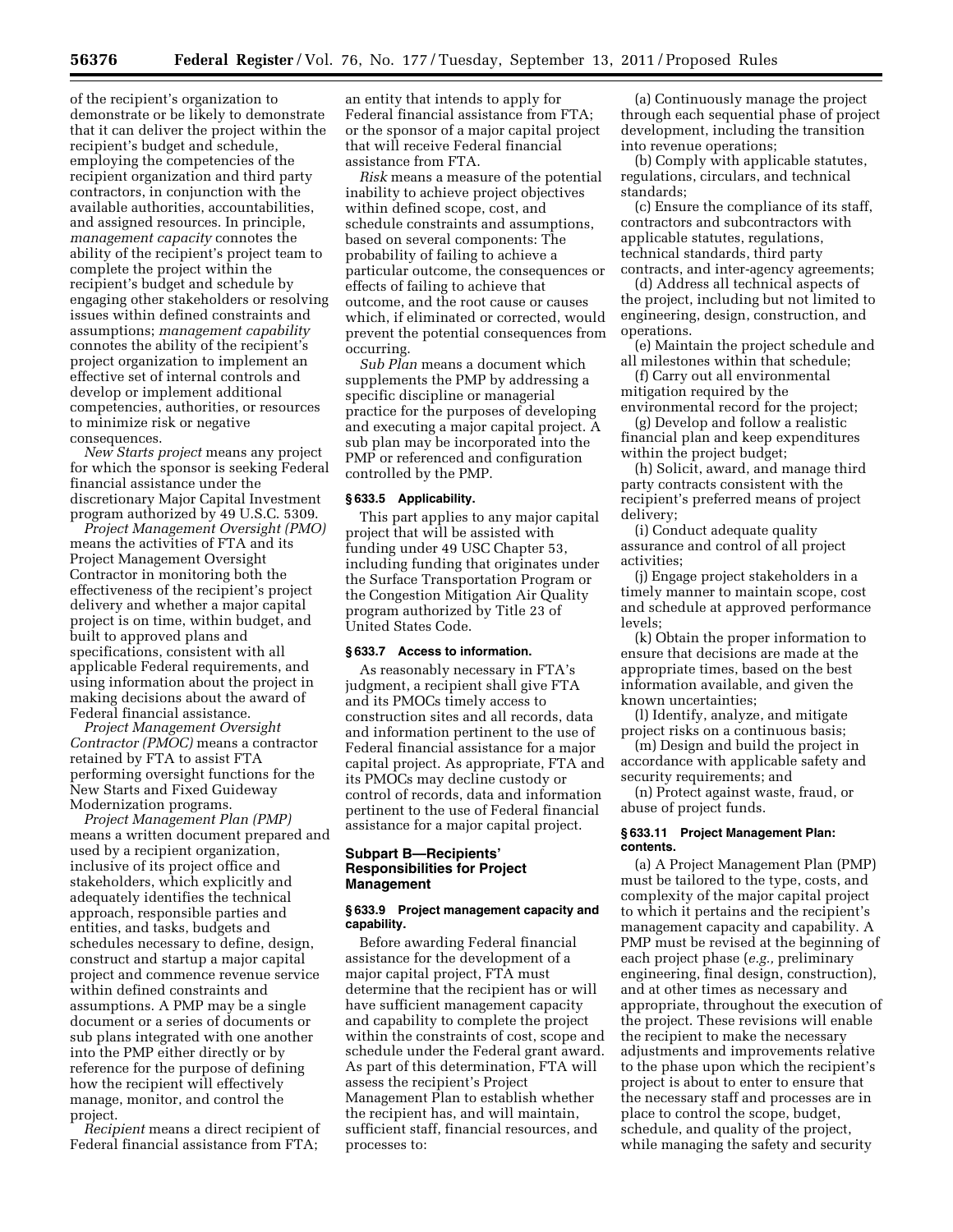of all persons. At a minimum, a PMP must address the following in a sufficient level of detail to enable FTA to assess the adequacy of the recipient's plan:

(1) The recipient's staff organization and structure, including, specifically, well-defined functional responsibilities, internal controls, reporting relationships, job descriptions, job qualifications, and the staffing levels required at each successive phase of project development;

(2) The budget for the project, including, specifically, the amounts budgeted for project management, contractors and consultants, property acquisition, utility relocation, systems demonstration, audits, contingencies, and all other necessary costs of the project;

(3) The master schedule for engineering, design and construction, including all items on the critical path for project development, displayed in a format that makes clear the effects of changes or delays on the project schedule;

(4) The document control procedure and recordkeeping system;

(5) The change order procedure, including, specifically, the recipient's policy and procedure for managing change order requests and actual change orders for design, construction and capital acquisition;

(6) Quality control and quality assurance, including, specifically, the functions and procedures associated with project design, procurement, construction, system installation, and integration of system components;

(7) Internal reporting within the recipient's organization, including, specifically, the procedures for reporting all matters affecting costs and schedules;

(8) The criteria and procedures for testing operational systems and their major components;

(9) The procedures for carrying out the environmental mitigation required for the project;

(10) Community and Public Relations; (11) Management of contractor

performance;

(12) Management of the recipient's vehicle fleets;

(13) Management of risks,

contingencies, and insurance; (14) A series of project-specific

performance measures against which the recipient will report to FTA (see paragraph (d) of this section); and

(15) Management of safety and security.

(b) Where needed, depending on the type and characteristics of the project (e.g., a project involving right-of-way

acquisition must address real estate), the recipient must also address the following in its PMP:

(1) Force Account work that will be performed by the recipient's own staff, and how the cost of that work is calculated;

(2) Operations and Maintenance (O&M), including both the effects of O&M on design and construction and acceptance of project work by the recipient's management responsible for O&M;

(3) Real Estate, including compliance with the requirements of the Uniform Relocation Assistance and Real Property Acquisitions Policy Act;

(4) Alternative Project Delivery methods;

(5) Agreements with utilities, railroads, and other third parties, and inter-agency agreements necessary to project completion; or

(6) Other facets of planning, designing, and constructing a major capital project.

(c) As appropriate, the documentation of a recipient's current plans, programs, and procedures may be incorporated by reference in a PMP rather than set forth in full in the PMP.

(d) As required by paragraph (a) of this section, the PMP must include a series of project-specific performance measures against which the project sponsor will report. This must include at minimum target revenue service date, interim milestones, contingency levels as identified in the risk contingency management plan, and ''check points'' at which the adequacy of contingency levels and risk mitigation will be evaluated.

### **§ 633.13 Special requirements based on project cost, complexity, or risk.**

Based on the size, cost or complexity of a major capital project, the uniqueness of the technology, the experience of the recipient, the chosen method for project delivery, or any other risks, the Administrator, in his or her discretion, may require a recipient to:

(a) Meet discrete, specific targets on a scheduled basis for enhancing or maintaining its management capacity and capability, and incorporate those improvements into its Project Management Plan (PMP);

(b) Make changes in the recipient's managerial plans, practices, internal controls, or governance; develop formal procedures for revising a recipient's PMP and sub-plans; conduct analyses for other process improvements; or develop project-specific performance measures, such as contingency reporting or forecasting, incorporation of lessons

learned, and evaluations of project protocols and activities;

(c) Report to FTA, as requested, the recipient's progress in achieving the special requirements of its PMP, as established and managed both at the project level and by contract package; and

(d) Report to FTA, as requested, the recipient's projection of current estimates of project costs, in the form of ''estimates at completion,'' schedule data, and the revenue service date, with basis documentation sufficiently reliable to support those projections and the award of additional Federal financial assistance for the project.

#### **§ 633.15 Project Management Plan: implementation.**

(a) Any grant application for Federal financial assistance for a major capital project must include the current iteration of a recipient's Project Management Plan.

(b) Any request for FTA approval to enter into a particular phase of the New Starts process must include the current iteration of a recipient's PMP.

(c) At all times, a recipient shall fully carry out its PMP and take every reasonable action to maintain its capacity and capability for project management; keep the project on schedule and within budget, in accordance with all milestones; and continuously monitor the project for risks to budget and schedule, and mitigate those risks, as necessary and appropriate to maintain approved budget and schedule levels.

(d) If at any time a recipient must revise a PMP, the recipient shall submit its proposed changes to its PMP to FTA, together with a detailed explanation of the need for those revisions.

(e) On a monthly basis, a recipient must submit to FTA the current data on the budget and schedule for the project, arrayed in accordance with FTA's budget and schedule reporting requirements, including, specifically, the current levels of contingency, both allocated and unallocated, and the float or slippage in meeting each milestone on the critical path for project completion. With each monthly submittal the recipient must also report any risks to the project budget and schedule and its efforts to mitigate those risks.

(f) In his or her discretion, the Administrator may require a recipient to hold quarterly meetings with FTA and its PMOC on the progress of a major capital project. These meetings shall provide a means for briefing senior FTA management on the project, transmitting status and progress reports, identifying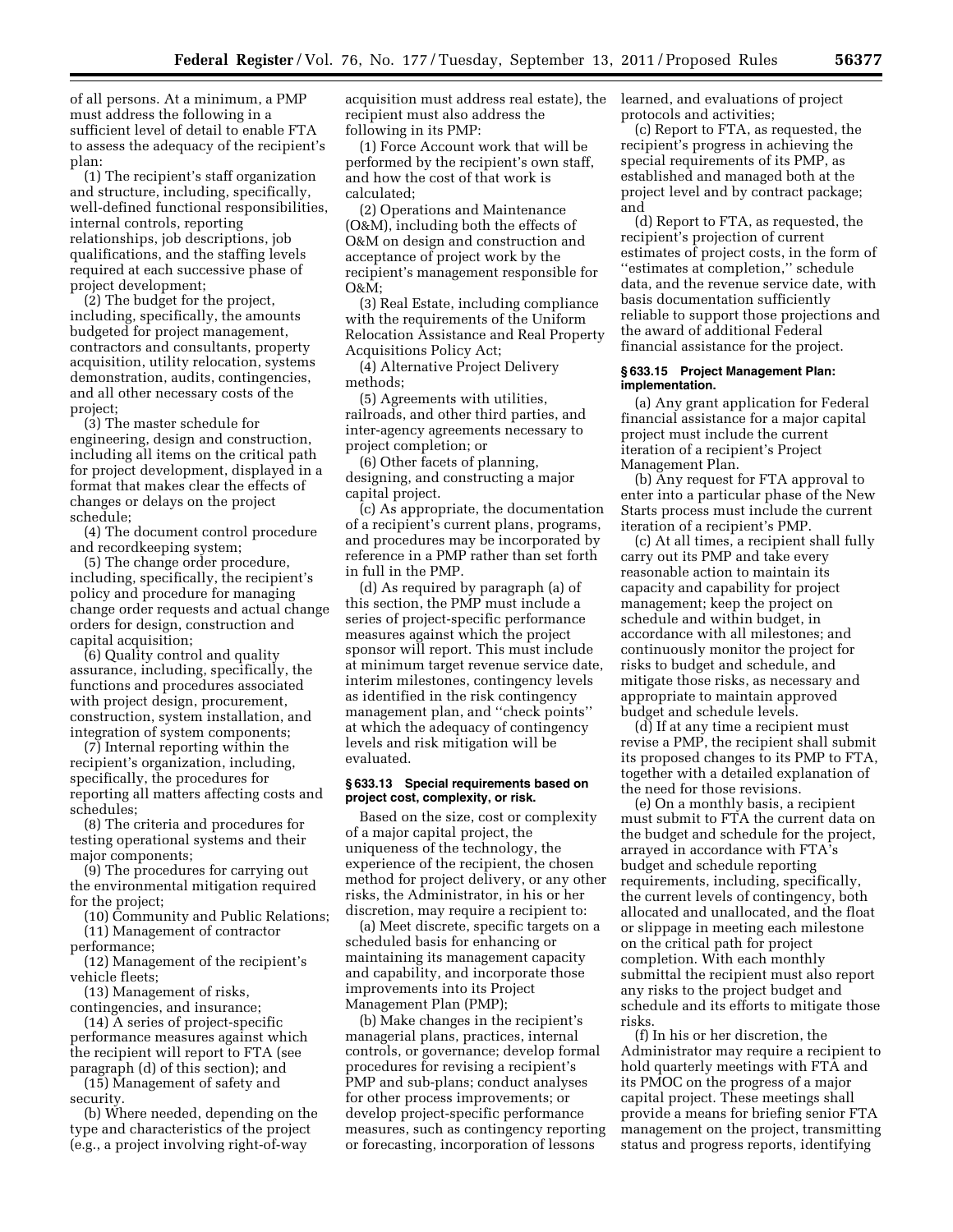current and systemic issues, and opportunities for site inspection. These meetings will be in addition to the monthly reporting required by paragraph (e) of this section.

## **Subpart C—FTA Project Management Oversight**

### **§ 633.17 FTA project management oversight principles.**

The FTA oversight of a major capital project is a due diligence process of periodic reviews and evaluations designed to facilitate agency stewardship of taxpayer funds and to help ensure the efficient and effective design, construction and revenue service opening of a project. Throughout the oversight process, FTA is charged to:

(a) Approve the recipient's Project Management Plan and any revisions to the PMP;

(b) Evaluate the management capacity and capability of the recipient to manage the major capital project within scope, cost and schedule constraints;

(c) Verify the recipient's compliance with all applicable Federal requirements;

(d) Assess the risks of a project, and the readiness of that project to advance through the New Starts process or receive Federal financial assistance for fixed guideway modernization; and

(e) Assess whether the project is being executed in accordance with the recipient's approved Project Management Plan, and in accordance with the approved budget and schedule.

### **§ 633.19 FTA use of oversight services.**

FTA may retain the services of Project Management Oversight Contractors (PMOCs) to assist FTA in determining whether a major capital project is on time and within budget, built to approved plans and specifications, and consistent with all applicable Federal requirements. The scope and level of FTA oversight will be based, in part, on the recipient's experience, resources, and past performance of major capital projects, and the cost, complexity, or risks inherent in a project. The following tenets guide FTA's use of the services of PMOCs:

(a) FTA may deploy the services of a PMOC at any point during the planning, design, construction, and startup of a major capital project, to maximize transportation benefits and constrain costs. To conserve resources, however, FTA will generally defer the use of PMOCs on New Starts projects until those projects have requested FTA approval for entry into preliminary engineering.

(b) FTA will give highest priority in its use of its PMOC resources to major capital projects of highest cost, complexity, or risk.

(c) To the extent practicable, FTA will match the special expertise and experience of a PMOC to the inherent complexity and risk of a major capital project, and the management capacity and capability of the recipient.

#### **§ 633.21 Roles and responsibilities of project management oversight contractors.**

The roles and responsibilities of a PMOC on a major capital project are as follows:

(a) A PMOC provides consulting expertise to FTA, alone, in engineering and engineering management on all phases of a major capital project, principally in the areas of design, construction, acquisition of facilities, equipment, rolling stock and real estate, and startup activities.

(b) The primary role and responsibility of a PMOC is to assist FTA in the evaluation of: a PMP and supporting documents, a recipient's management capacity and capability, the risks inherent in a project, a recipient's readiness to use federal funds or to advance in the project development process, and the recipient's on-going management of the major capital project. At the request of FTA, a PMOC may perform additional services or deliver products to FTA for purposes other than the oversight of a particular major capital project.

(c) In the course of providing its services and products, a PMOC may render advice, opinions, observations, and recommendations to the Administrator or FTA staff regarding the progress of a major capital project and the management capacity and capability of a recipient. A PMOC has no authority to make decisions for FTA. A PMOC has no authority to act on behalf of FTA in making any findings or judgments regarding a recipient's compliance with Federal statutes, regulations, or administrative requirements.

(d) A PMOC performs its services to FTA under strict privity of contract with FTA. The products and services rendered under a contract between FTA and a PMOC are for the sole benefit and use of FTA and may not be relied upon by any third party for any purpose. The products and services rendered under a contract between FTA and a PMOC create no liability or responsibility whatsoever to any third party.

(e) A PMOC has no role or responsibility whatsoever for establishing or approving the design, construction, operation, or safety of a major capital project. A PMOC has no control whatsoever over selecting or approving the means, methods,

precautions, sequences, or techniques a recipient uses in constructing a major capital project, which are solely the right, responsibility, and choice of the recipient sponsoring that project. A PMOC has no role or responsibility whatsoever for the formal inspection of a major capital project or a recipient's acceptance of construction work or project facilities, equipment, or rolling stock.

### **§ 633.23 FTA risk-informed project management oversight.**

(a) At any time, FTA may, in its discretion, and in consultation with the recipient, perform or allow a recipient to perform a risk assessment at a level commensurate with the size, cost, or complexity of a major capital project. A risk assessment will reflect the capital cost estimates, project schedules, and analyses of contingencies, resulting in an estimate of the total risk exposure for the project given the recipient's defined constraints and assumptions. A risk assessment will entail the identification, analysis, and mitigation of critical geotechnical, market, design, procurement, construction, managerial, organizational, and stakeholder risks to increase the probability of meeting cost, schedule, and performance objectives. FTA and the recipient will use this estimate of total risk exposure to establish the budget and schedule for the project, recognizing that not all risk can or should be funded.

(b) As part of the process of establishing the funded and unfunded portions of the total risk exposure for the project, tradeoffs may be made among needs for additional funding for the project, timeliness of implementation of additional management capacity and capability, and mitigation of specific risks.

(c) To address unfunded risk, FTA may require a recipient to develop explicit plans and tools for risk and contingency mitigation, measures for additional management capacity and capability, or financial mechanisms to accommodate the unfunded risks.

(c) FTA's basic methodology for conducting risk assessments is currently set forth in the Appendix to this rule.

#### **§ 633.25 Increased oversight based on project cost, complexity, or risk.**

Based on the size, cost or complexity of a major capital project, the uniqueness of the technology, the limited experience of the recipient, the chosen method for project delivery, or any other risks, the Administrator, in his or her discretion, may perform additional analyses and oversight as a condition precedent to an award of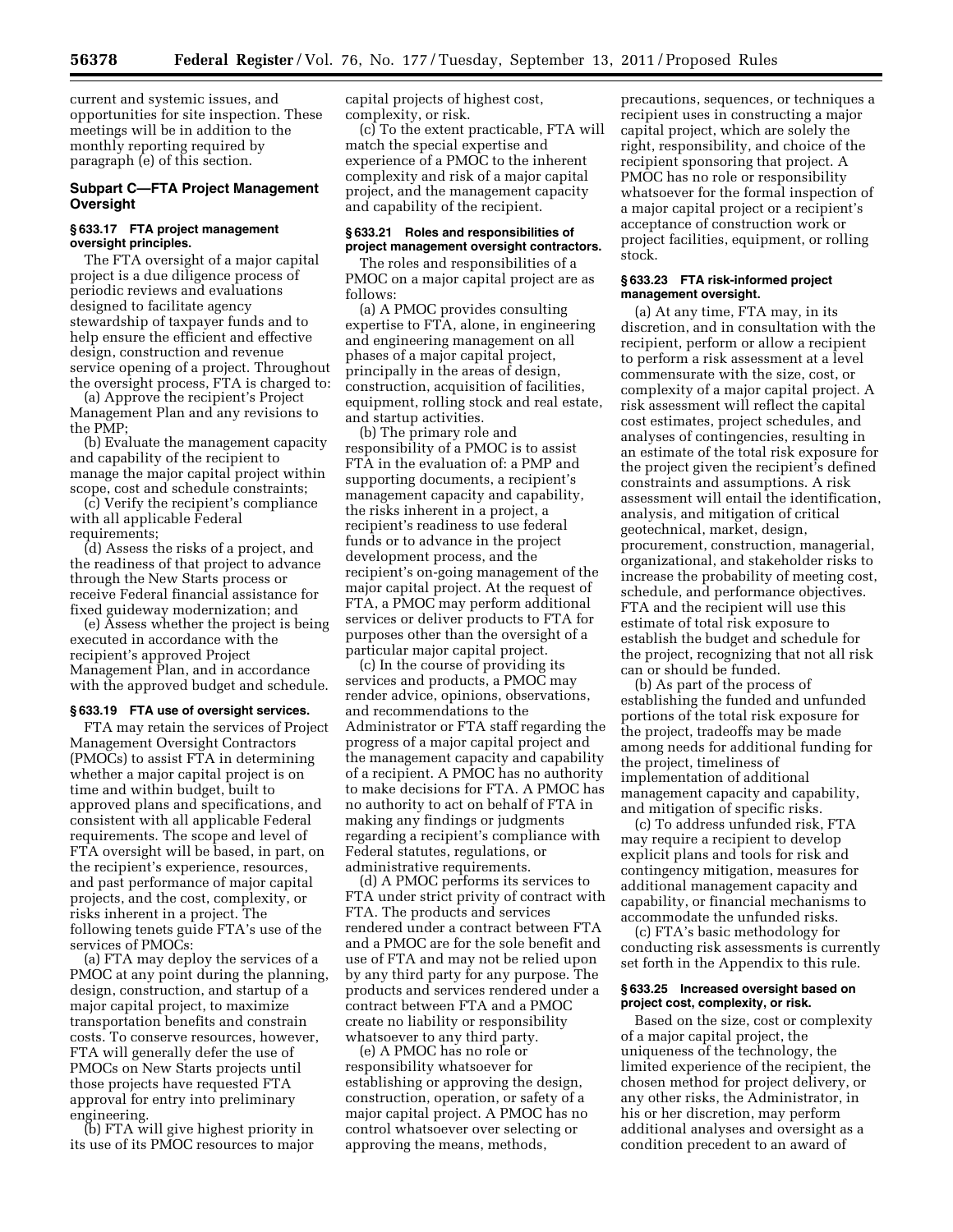Federal financial assistance for the project, either at the project level or by contract package, or both. These additional analyses and oversight will assist the recipient in developing a framework to maintain its cost and schedule, consistent with the requirements of § 633.13, and may include, specifically, an FTA assessment of the:

(a) Adequacy of the recipient's management of project activities, both pre-award and post-award, of particular cost, complexity or risk; and

(b) Reliability of the recipient's current and forecast estimates of project costs and the revenue service date.

# **Appendix A to Part 633—The Use of Risk Assessment in FTA's Risk-Informed Project Management Oversight**

#### **Introduction**

As a steward of taxpayer funds, and the Federal agency that awards grants-in-aid for transit across the United States, FTA has every interest in ensuring that its grant recipients deliver projects that are meritorious and add value. By law, FTA is obliged to oversee sponsors' management of their major capital projects from inception through implementation. This entails, most notably, the obligation to determine the likelihood a given project can be delivered within an approved budget and schedule.

To perform its oversight of major capital projects, FTA has developed a risk assessment process that enables both the Federal government and a project sponsor to determine how much of the total risk exposure for the project will be funded in an approved budget and schedule with an appropriate contingency. FTA and the sponsor must then agree on how the nonfunded risk portion of the total risk exposure can potentially be mitigated through specific actions, increased management capacity and capability, or additional means for funding. This Appendix describes these processes and their underlying steps.

#### *Project Management Context*

An assessment of a sponsor's ability to conduct project management is a major part of these processes. Project management is generally defined as the application of knowledge, skills, tools, and techniques to project activities to meet project requirements. Insofar as major capital projects, in particular, FTA expects the sponsors, through competent, accountable personnel, operating within their delegated authority, to make decisions and allocate resources, consistent with the terms of their agreements with FTA and within clear constraints and assumptions.

To determine whether a project can be delivered within its stated constraints and assumptions, the FTA risk assessment process examines whether the sponsor's project team has:

(1) Selected appropriate project management processes;

(2) Used documented approaches to define project deliverables that meet project requirements;

(3) Complied with the requirements of the FTA grant, and met the needs and expectations of other stakeholders; and

(4) Balanced the competing demands of scope, time, cost, quality, resources, and risk.

### *The Role of Good Practices in Project Management and Risk Assessments*

The determination whether a sponsor has selected appropriate management processes will take into account whether the sponsor is using good practices. The Project Management Institute (PMI), in its *Body of Knowledge* (''BoK'') document, and FTA, in its *Project and Construction Management Guidelines,* have identified those project management processes—inclusive of critical knowledge and lessons learned—which have been recognized as good practice. For FTA's purposes, current good practice means there is general agreement that the application of specific project management processes have been shown through documented analyses or engineering assessments to enhance the chances of success in delivering a project within constraints and assumptions.

Over the past decade FTA has had extensive experience in establishing the capacity of good practices to mitigate cost and schedule risk in terms of recommendations for cost contingency. Also, FTA has had experience in identifying certain risks, such as geotechnical risks, that are not amenable to mitigation within known good practices; these types of risk require development of specific management capacities to successfully mitigate.

For the purposes of FTA's risk assessment process, risk can be rewritten as a function of good practices by stating that risk is a measure of the potential inability [*of the sponsor*] to achieve project objectives [*using good practices*] within defined scope, cost, and schedule constraints and assumptions. The risk assessment itself then becomes a management process for evaluating the selected good practices and trend data to determine whether the appropriate or optimal management processes have been selected, and assessing whether any necessary waivers, deviations or nonconformances to these practices—real or potential—have been identified. When combined, this information allows for a characterization of the resulting risks to the project.

#### *FTA's Risk Assessment Process*

In its discretion, FTA may perform a risk assessment, working closely with a sponsor of a major capital project. Or FTA may, in its discretion, determine that certain project sponsors are likely to be capable of delivering external risk assessment products and materials that meet FTA's standards and principles for risk assessments. In the latter instance, FTA will work with an interested sponsor to facilitate external risk assessments, in whole or in part, as described in the sponsor's Project Management Plan (PMP) and the material in the risk management section. The PMP must assure FTA of a timely delivery of risk assessment

products. The sponsor will be responsible for the initial evaluation and documentation of conformity to FTA standards and policies for quality and reliability, as well as the projectspecific performance standards in the sponsor's PMP. The PMP approach must recognize FTA's inherent governmental function to agree to a final cost and schedule. If the sponsor's PMP demonstrates a technical approach and the management capability and capacity to deliver risk assessments satisfactory for FTA's purposes, the PMP will be approved.

#### Background and Underlying Principles

For FTA's purposes, risk assessment is not a single, fixed method of analysis. Rather, it is a formal, systematic approach to organizing, documenting, and analyzing project-specific recipient information, and comparing that information to previous FTA program experience, to identify what risks which might degrade a sponsor's ability to deliver the project within constraints and assumptions. These include specific geotechnical, market, design, procurement, construction, managerial, organizational, and stakeholder risks, as well as non-conforming inputs or outputs to the budget and schedule, or any other potential inabilities to deliver the required results. A monetary range is assigned to each budget line item based on an assessment of the sponsor's ability to mitigate these risks through selected actions or increased management capacity and capability. The result is an initial estimate of lower and upper bounds for total risk exposure, creating a risk range for purposes of communication and discussions between FTA and the sponsor, leading to an agreement on which portion of the risk will be funded.

There has been a steady increase of sophistication over the last twenty years in the field of risk assessment for transit investments. Likewise, there is a wealth of information available on the Internet. Lessons learned from this experience are that risk assessors must have the ability to recognize and address fully such crosscutting issues as uncertainty, variability, aggregation and continuity. These lessons learned have directly influenced a number of changes to FTA's own risk assessment process. Consequently, FTA now applies the following principles in the agency's process for risk assessment:

(1) FTA has learned that approximately 50% of the cost drivers for increased budgets on major capital projects were attributable to fundamental problems in the underlying budget and schedule (''project deliverables''). Typically, the root causes were nonconformance with either with the sponsor's own PMP or current good practices. Using this knowledge, FTA now uses a trend analysis on the budget, and tests for consistence between the project level budget and package level submittals of design/ construction estimates as they were developed over time. FTA then tests the consistence and support in the indirect cost estimates. Based on the results, FTA makes a quantifiable assessment of the quality and completeness of the sponsor's detailed cost and schedule, and recommends adjustments.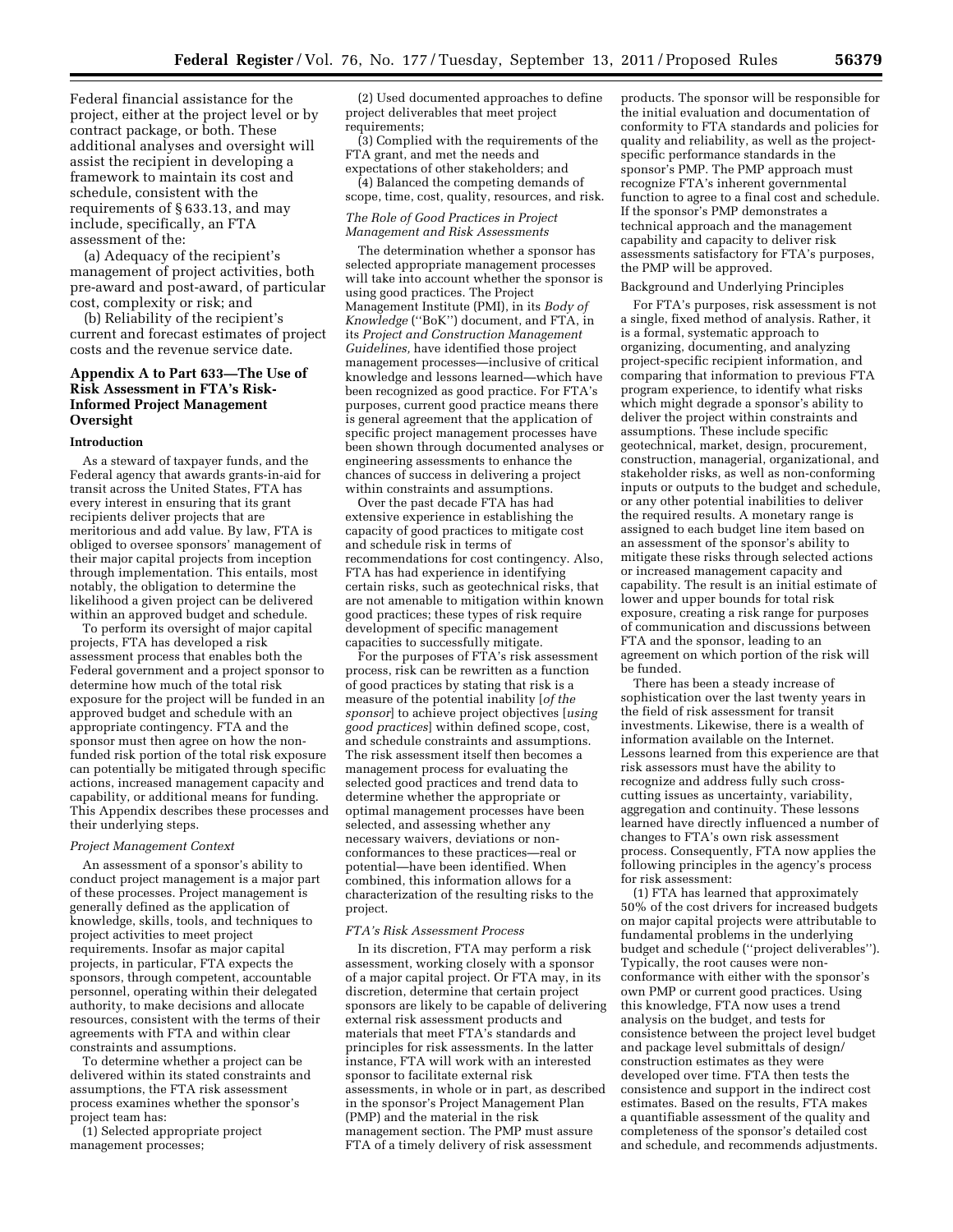(2) To improve the reliability of any model for forecasting risk, FTA realized that the agency needed to develop an understanding of the strengths and weaknesses of different modeling approaches and assess any bias or incompleteness in these forecasts. This meant developing modeling approaches that minimized inherent bias by combining FTA's previous experience—including the experience documented in studies both by FTA and the Transportation Research Board (TRB)—with the sponsor's project-specific data. One aspect of this was the development of specific contingency recommendations in published TRB research. Another was the development of a mitigation sequence for project cost risk. The key principle is that risk decomposes through mitigation actions in a sequence from requirements risk through design solution into the project delivery method, then into post award specific risks the sponsor retains through its contract documentation or commercial terms. Knowing this, FTA assigns more likelihood of success to those mitigation actions that can be applied earlier in the process.

(3) FTA has long recognized that a project work breakdown structure (WBS) offers a comprehensive look at a major capital project, and forms the basis of sound control systems. Specifically, FTA has learned that the WBS provides more accurate information, and a better way to mitigate risk, than the industry practice of developing ''catalogs of risk,'' ''sources of risk,'' or ''risk registers.'' The WBS approach to risk modeling allows FTA to standardize the model and its parameters, which is a major strength in the context of FTA's obligation to evaluate the reliability of a sponsor's cost estimates and schedules. FTA prefers the use of WBS as the basis for assigning risks.

(4) FTA has learned how to use several models to assess project level cost risk, such as range models [AACE Curran Range model, USAF Space command Range model, FTA Beta model], actuarial models that estimate maximum and minimum credible risk and sources of risk models [PMI and Golder]. Also, FTA has learned how to assess the quality of the forecasting, such as diagnostic evaluations of Monte Carlo simulations, and the adequacy of such forecasts to reliably establish estimates of total risk exposure. Because this is an area still under development, FTA has not developed an explicit choice among modeling methods, nor does FTA rely on a single model for risk assessment.

(5) FTA has learned over a number of projects that for a sponsor to maintain the necessary management capacity and capability, there must be continuity in risk mitigation over extended periods of time. One obstacle to this has been that managerial attitudes toward risk have affected both the accuracy of the perception of risk and the ways in which an organization responds. In sum, FTA recognizes that risk responses reflect a sponsor organization's perceived balance between risk-taking and riskavoidance. Another obstacle, of course, is that technical approaches for mitigating risk are not explicit. As a result, FTA requires a consistent approach to risk assessment throughout project delivery, which

establishes its usefulness as a management tool and demonstrates that the sponsor is controlling cost and schedule, thus ensuring reliability in the forecasts for budget and revenue service date.

#### FTA Risk Assessment Standards

These principles have given FTA a number of ways to reliably model risk under various mitigation and sponsor management capacity and capability scenarios. The following standards, however, ensure that the risk assessment products and information, whether internally or externally generated, are sufficient to support FTA's decision making on sponsors' grant applications:

(1) Sufficient, reliable, relevant, and useful sponsor or third party data and information is available to perform risk assessment services, deliver risk products and outcomes that meet or exceed FTA's requirements for accuracy, completeness and reliability.

(2) Material errors in third party information and data elements affecting end product data quality are identified and disclosed in the associated risk assessment deliverable.

(3) Risk assessment deliverables are presented within a substantively complete and appropriate engineering or project management context.

(4) Risk assessment deliverables are adequately quantified, fully integrated, traceable and consistent, and compatible with findings or stated fact.

(5) Risk assessment deliverables contain analytic and opinion components that are unqualified or properly qualified, properly structured, and clearly identified with respect to authorship.

(6) Material analytic results of risk assessments are capable of independent analysis or reproduction using disclosed methods and assumptions generating similar analytic results within an acceptable degree of imprecision or error.

(7) FTA is able to assess for itself whether it is appropriate to question the adequacy, accuracy or completeness of the third party data, information, modeling or analysis.

# Risk Assessment Steps

FTA has identified a few basic steps that it uses to plan and execute risk assessments which meet the above principles and standards. It is the agency's intent to adequately access cost and schedule risk as appropriate for the complexity and timing of the review. The references to ''risk assessors,'' below, apply equally to internal and external assessments. The steps below would be modified to accommodate specific cost or schedule risk issues:

(1) The first step is to scrutinize the status and soundness of the project's definition of basic—and known—project elements (*e.g.,*  requirements, scope, design quality, cost estimates, and schedules), which serve as the starting points for identifying cost and schedule risks and opportunities. This includes a detailed review of all documents that describe project goals and third-party requirements; site evaluations; project plans, estimates and schedules; progress reports; project management documents; and other necessary supporting documents. In this step, the risk assessor works closely with the

project team to understand their data, underlying constraints, and assumptions, then makes an independent assessment of the reliability and accuracy of that data, makes adjustments to budget and schedule (hard ''bump to the base''), and determines how such information and data are to be integrated into the internal or external risk assessment products and services.

(2) To avoid double counting, since contingencies are a legitimate way to account for risk, project estimates and schedules must clearly identify and quantify contingency amounts. This includes cost and schedule contingencies that are applied or allocated to individual line items or activities—some of which may be ''hidden''—as well as unallocated contingencies that are often derived as percentages of grouped items. The risk assessor reduces the budget by these amounts to arrive at a revised budget amount as a starting point for risk identification.

(3) Next, risk identification ''surfaces'' risks before they can become problems or adversely affect a major capital project. FTA's definition of risk identification includes examining the elements of project definition and management processes to ''surface'' the associated risks and their root causes that may prevent the project from being delivered within the constraints of minimum scope, schedule and cost, given the particular sponsor's management capacity and capability. As a management process, however, it does not suffice merely to identify risks; the risk assessment must also deliver value throughout project implementation. To achieve the principle of continuity, risk assessors, through their risk identification activities, must facilitate management planning for the sponsor organization through analyses which allows the conversion of ''surfaced'' risk data into risk decision-making information that provides the basis for the sponsor to prioritize and address project risks. It is at this point that the risk assessor develops initial estimates of the cost and schedule risk ranges inclusive of total cost risk exposure, and sets baselines for management capacity and capability.

(4) Risk mitigation is a process that identifies, evaluates, selects, and implements options to set risk at acceptable levels, given project constraints and objectives. This includes the specifics on what should be done, when it should be accomplished, who is responsible, and the associated cost. The mitigation options available can include risk control, risk avoidance, risk assumption, and risk transfer. Risk assessors determine the most appropriate strategy or strategies for risks or groups of actions from these options.

(5) The next step is to identify additional management capacity and capability enhancements that would increase the sponsor's ability to mitigate risks; produce a set of alternative funding and management capacity and capability scenarios (ranging from low to medium to high) for discussion between FTA and the sponsor; and use those scenarios to determine what are often a target grant budget and schedule, as well as an explicit plan and tools for risk mitigation, including management capacity and capability enhancement, and management